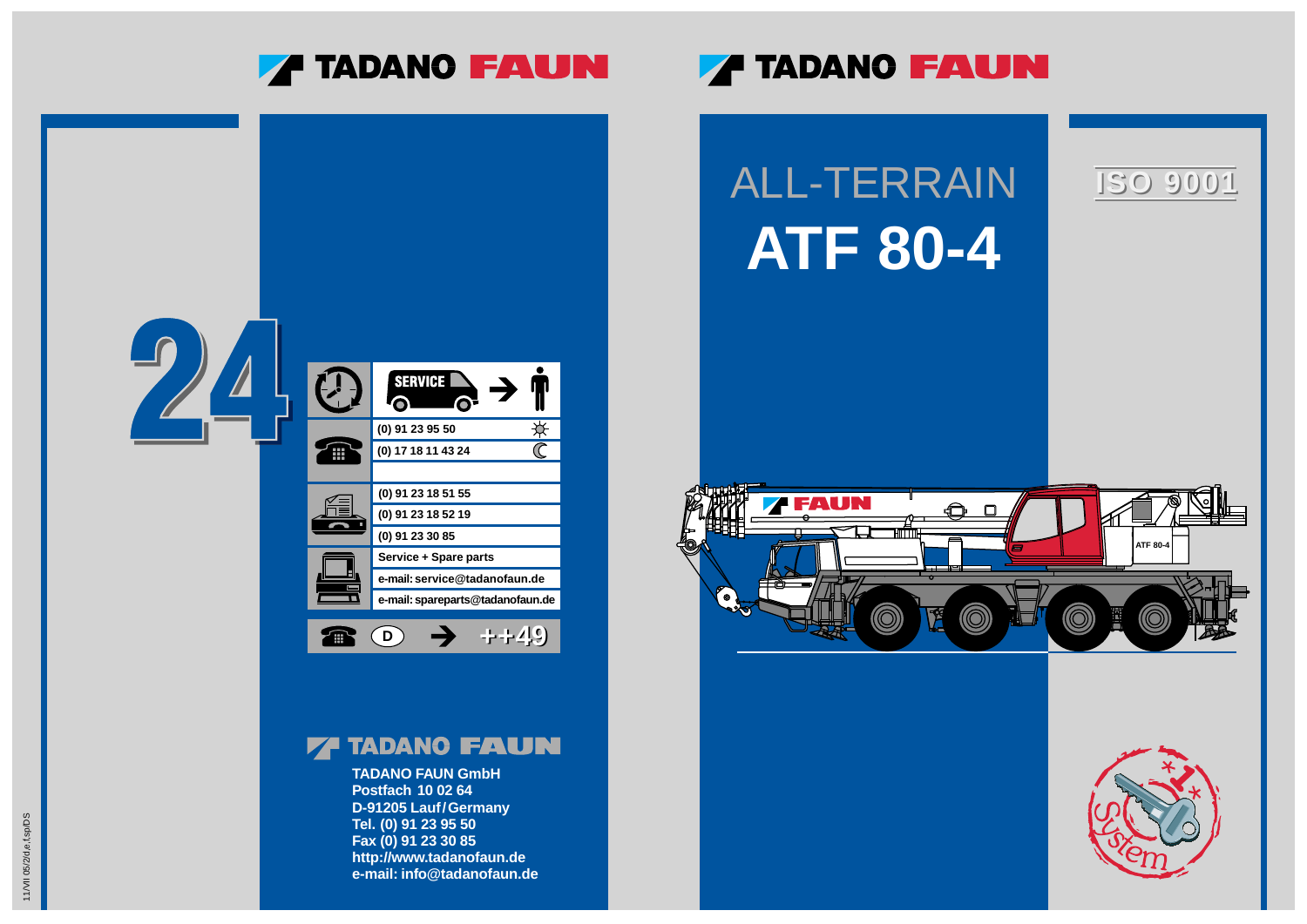

Maße (mm) Dimensions (mm) Dimensiones (mm)

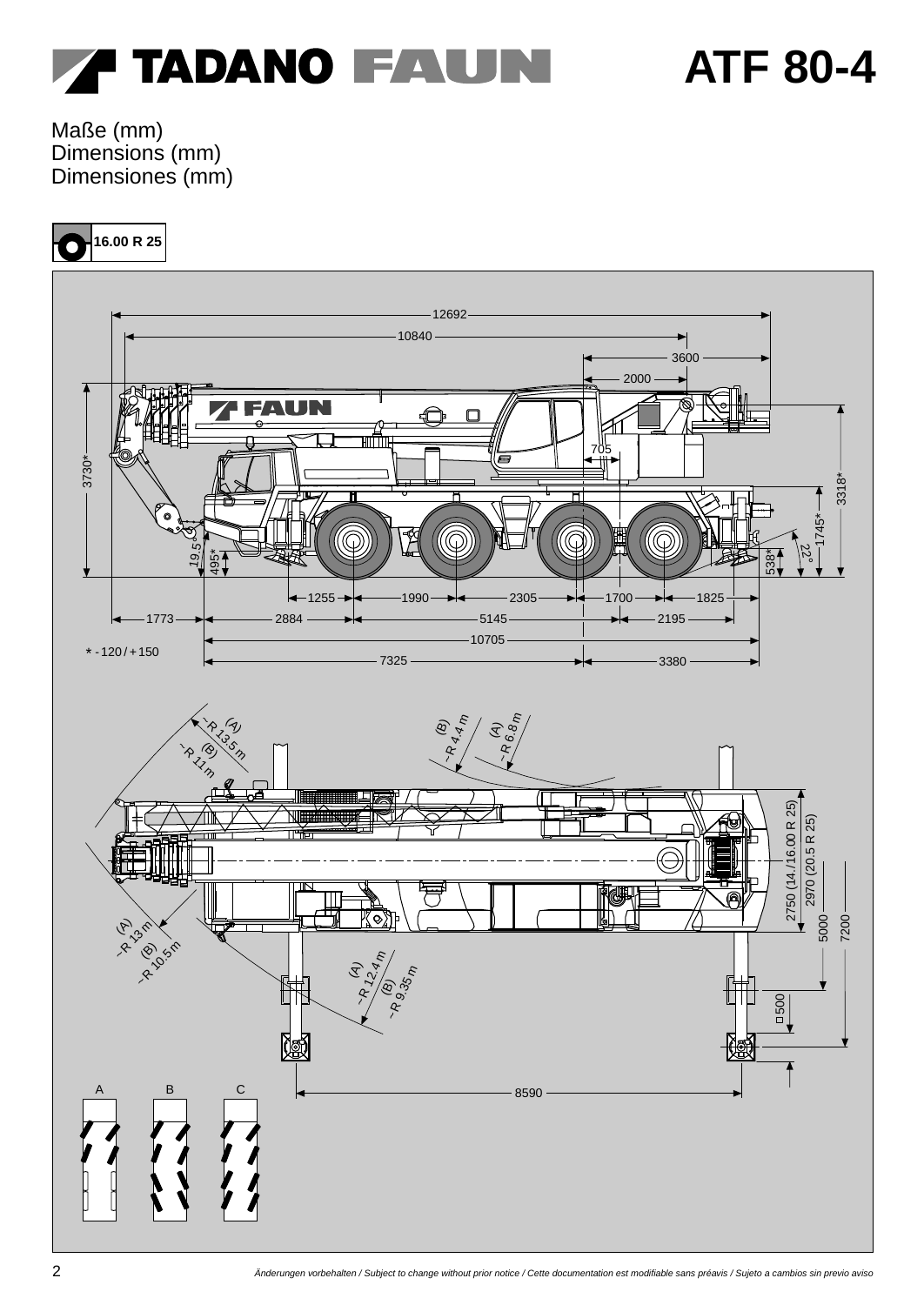### **ATF 80-4**

### Gewichte / Geschwindigkeiten Weights / Working speeds Poids /Vitesses Pesos /Velocidades de trabajo

|  | Achse / Axle<br>Essieu / Eje |   |                          |            | <b>Gesamtgewicht / Total weight</b><br>Poids total / Peso total |
|--|------------------------------|---|--------------------------|------------|-----------------------------------------------------------------|
|  |                              | ╶ | $\overline{\phantom{a}}$ | . <u>.</u> | 48'                                                             |

\* Incl. 5,6 t Gegengewicht, 9 m/16 m Auslegerverlängerung, 40 t Unterflasche, 6 t Hakengeschirr, Antrieb 8 x 8, Bereifung 16.00 R 25.<br>\* Incl. 5.6 t counterweight, 9 m/16 m boom extension, 40 t hook block, 6 t swivel hook,

\* Incl. de 5,6 t contrepoids, 9 m/16 m fléchette, 40 t moufle, 6 t elingues, entraînement 8 x 8, pneus 16.00 R 25.<br>\* Incl. contrapeso de 5,6 t, 9 m/16 m plumín, 40 t gancho, 6 t gancho de bola, tracción 8 x 8, neumáticos 1

|                                            | Traglast / Lifting capacity / Force<br>de levage / Capacidad de elevación | <b>Rollen / Sheaves</b><br><b>Pulies / Poleas</b> | Stränge / Parts of line<br><b>Brins / Ramales de cable</b> | <b>Gewicht / Weight</b><br>Poid / Peso |
|--------------------------------------------|---------------------------------------------------------------------------|---------------------------------------------------|------------------------------------------------------------|----------------------------------------|
| $\bullet$                                  | $63t*$                                                                    |                                                   |                                                            | 600 kg                                 |
| $\bullet$                                  | 63 t                                                                      | 5                                                 |                                                            | 600 kg                                 |
|                                            | 40 t*                                                                     |                                                   |                                                            | 400 kg                                 |
| *Doppelhaken                               | 40 t                                                                      |                                                   |                                                            | 400 kg                                 |
| * Rams horn<br>* Moufle avec crochet marin | 20 <sub>t</sub>                                                           |                                                   |                                                            | 200 kg                                 |
| * Gancho doble                             | 6 t                                                                       |                                                   |                                                            | 150 kg                                 |



|                                      | ٠   | $\mathbf{2}$ | 3  | 4                 | 5   | 6  | ⇁  | 8  | 9  | 10 | 11 | 12 | R <sub>1</sub> | R <sub>2</sub> | <b>All Carried Street</b><br>$\mathcal{L}(\mathbf{Z} \mathbf{M})$<br><b>MOLOROPHIA</b> |
|--------------------------------------|-----|--------------|----|-------------------|-----|----|----|----|----|----|----|----|----------------|----------------|----------------------------------------------------------------------------------------|
| 427<br>14.00                         | 3   | 4            | 5  | 7                 | 9   | 11 | 15 | 19 | 24 | 31 | 40 | 51 | 3.5            | 4.5            | 70%                                                                                    |
| $\vert \mathbf{km}/\mathbf{h} \vert$ | 6   | ⇁            | 9  | $12 \overline{ }$ | 15  | 19 | 26 | 33 | 42 | 54 | 69 | 85 | 6              | 8              |                                                                                        |
| 16.00<br>427<br>20.5                 | 3.5 | 4.5          | 6  | 7.5               | 9.5 | 12 | 16 | 21 | 27 | 34 | 43 | 56 | 4              | 5              | 62%                                                                                    |
| km/h                                 | 6   | 8            | 10 | 13                | 16  | 21 | 28 | 36 | 46 | 59 | 75 | 85 | ⇁              | 8              |                                                                                        |

|              | <b>Stufenlos</b><br>Infinitely variable | Progressivement variable<br>Infinitamente variable                    | <b>Seil</b><br>Rope<br>Câble<br>Cable | Max. Seilzug<br>Max. single line pull<br>Effort maxi au brin simple<br>Trio máximo por ramal |
|--------------|-----------------------------------------|-----------------------------------------------------------------------|---------------------------------------|----------------------------------------------------------------------------------------------|
| <b>Tille</b> | $0 - 112$ m/min                         | für einfachen Strang<br>single line<br>au brin simple<br>ramal simple | 18 mm / 230 m                         | 68 kN 1. Lage<br>1 <sup>st</sup> layer<br>1er brin<br>capa 1                                 |
|              | $0 - 112$ m/min                         | für einfachen Strang<br>single line<br>au brin simple<br>ramal simple | 18 mm / 230 m                         | 68 kN<br>1. Lage<br>1 <sup>st</sup> layer<br>1er brin<br>capa 1                              |
| 360'         | $0 - 2$ min <sup>-1</sup>               |                                                                       |                                       |                                                                                              |
|              | $-2^{\circ} - +80^{\circ}$              | ca. 35 s<br>approx. 35 s<br>env. 35 s<br>aproximadamente 35 s         |                                       |                                                                                              |
|              | $10.8 m - 48.5 m$                       | ca. 280 s<br>approx. 280 s<br>env. 280 s<br>aproximadamente 280 s     |                                       |                                                                                              |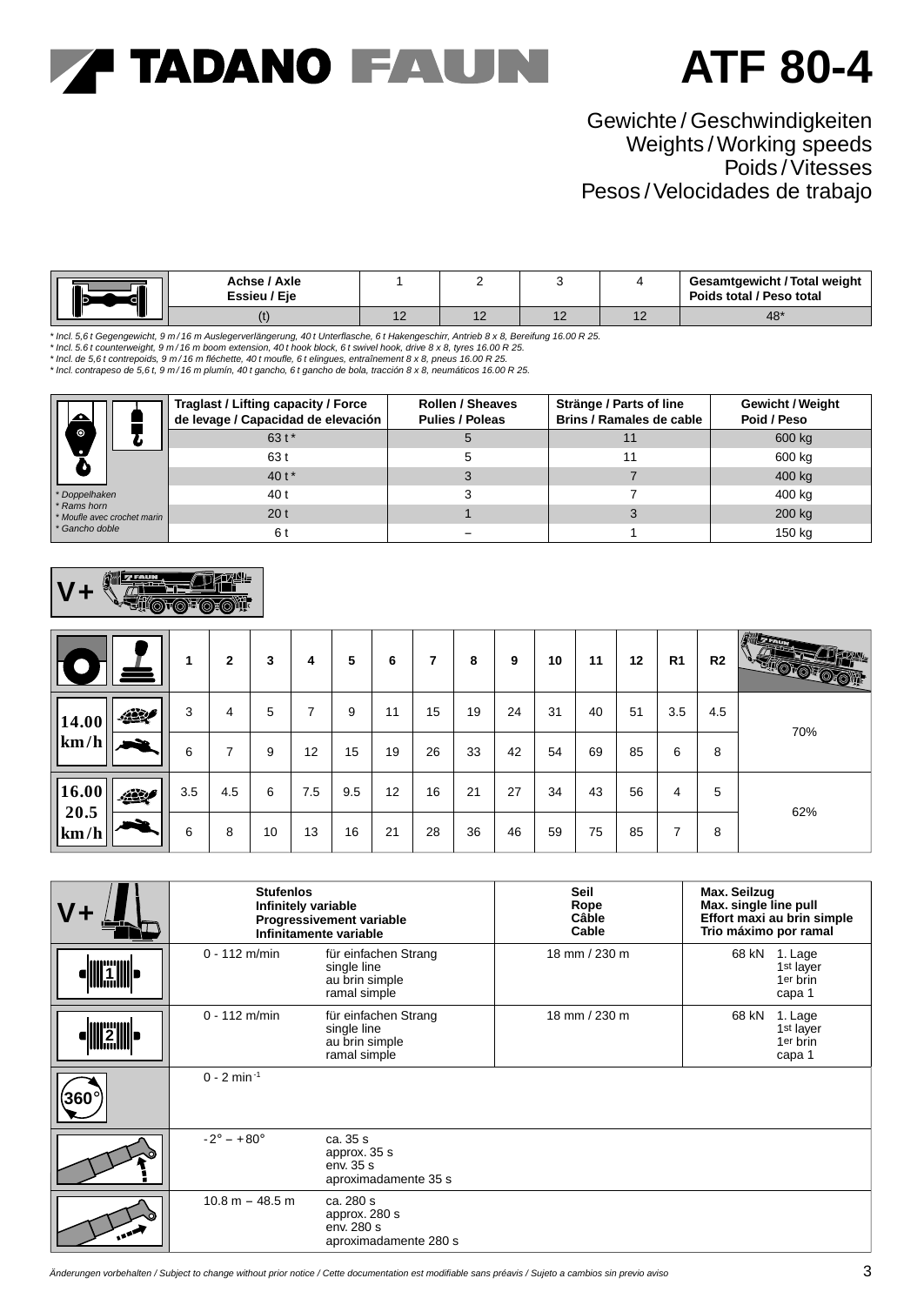### **ATF 80-4**

### Tragfähigkeiten Lifting capacities Capacités de levage Capacidades de elevación

|                |                   | 18t<br>360     |                   |          |          |          |                                                  |          |                   |         | <b>DIN/ISO</b>    |
|----------------|-------------------|----------------|-------------------|----------|----------|----------|--------------------------------------------------|----------|-------------------|---------|-------------------|
| $\mathbf{P}_m$ | 10.8 <sub>m</sub> | 14.6 m         | 18.3 <sub>m</sub> | 22.1 m   | 25.9 m   | 29.7 m   | 33.5 m                                           | 37.3 m   | 41.0 m            | 44.8 m  | 48.5 m            |
| 2.5            | $80.0*$           |                |                   |          |          |          |                                                  |          |                   |         |                   |
| 3.0            | 73.0              | 68.0           | 58.0              | 47.0     |          |          |                                                  |          |                   |         |                   |
| 3.5            | 66.8              | 63.6           | 58.0              | 45.0     |          |          |                                                  |          |                   |         |                   |
| 4.0            | 59.1              | 59.0           | 55.2              | 42.9     | 34.1     |          |                                                  |          |                   |         |                   |
| 4.5            | 52.6              | 52.5           | 51.0              | 40.9     | 33.2     |          |                                                  |          |                   |         |                   |
| 5.0            | 47.0              | 47.0           | 46.1              | 38.9     | 32.4     | 27.0     |                                                  |          |                   |         |                   |
| 6.0            | 38.6              | 38.6           | 37.8              | 34.8     | 30.6     | 25.4     | 21.0                                             |          |                   |         |                   |
| 7.0            | 32.6              | 32.6           | 31.8              | 30.7     | 28.0     | 23.9     | 20.0                                             | 16.0     | 12.8              |         |                   |
| 8.0            | 28.0              | 28.0           | 27.2              | 26.6     | 25.4     | 22.3     | 19.1                                             | 15.4     | 12.8              | 10.0    |                   |
| 9.0            |                   | 24.4           | 23.6              | 23.1     | 22.8     | 20.8     | 18.1                                             | 14.8     | 12.8              | 10.0    | 8.6               |
| 10.0           |                   | 21.5           | 20.7              | 20.2     | 20.3     | 19.2     | 17.2                                             | 14.2     | 12.5              | 10.0    | 8.6               |
| 11.0           |                   | 19.1           | 19.3              | 17.9     | 17.9     | 17.7     | 16.2                                             | 13.6     | 12.1              | 9.8     | 8.6               |
| 12.0           |                   | 17.3           | 17.8              | 15.9     | 16.0     | 16.1     | 15.3                                             | 13.0     | 11.8              | 9.6     | 8.6               |
| 14.0           |                   |                | 15.3              | 12.4     | 12.5     | 12.9     | 13.2                                             | 11.8     | 11.1              | 9.1     |                   |
| 16.0           |                   |                | 12.0              | 9.6      | 10.9     | 10.2     | 11.0                                             | 10.6     | 10.4              | 8.7     | $\frac{8.3}{7.9}$ |
| 18.0           |                   |                |                   | 8.6      | 9.6      | 8.9      | 9.7                                              | 9.5      | 9.1               | 8.2     | 7.6               |
| 20.0           |                   |                |                   | 6.9      | 8.6      | 8.0      | 8.4                                              | 8.5      | 8.1               | 8.0     | 7.2               |
| 22.0           |                   |                |                   |          | 7.5      | 7.2      | 7.1                                              | 7.7      | 7.2               | 7.2     |                   |
| 24.0           |                   |                |                   |          |          | 6.5      | 6.1                                              | 6.7      | 6.5               | 6.1     | $6.8$<br>$5.8$    |
| 26.0           |                   |                |                   |          |          | 5.8      | 5.6                                              | 5.8      | 5.7               | 5.3     | 5.0               |
| 28.0           |                   |                |                   |          |          |          | 5.1                                              | 5.1      | 4.9               | 4.6     | $\frac{4.2}{3.6}$ |
| 30.0           |                   |                |                   |          |          |          | 4.7                                              | 4.5      | 4.3               | 3.9     |                   |
| 32.0           |                   |                |                   |          |          |          |                                                  | 4.0      | 3.8               | 3.4     | 3.1               |
| 34.0           |                   |                |                   |          |          |          |                                                  | 3.5      | 3.3               | 3.0     | 2.7               |
| 36.0           |                   |                |                   |          |          |          |                                                  |          | 2.9               | 2.6     | 2.3               |
| 38.0           |                   |                |                   |          |          |          |                                                  |          | 2.6               | 2.2     | 1.9               |
| 40.0           |                   |                |                   |          |          |          |                                                  |          |                   | 1.9     | 1.6               |
| 42.0           |                   |                |                   |          |          |          |                                                  |          |                   | 1.6     | 1.3               |
| 44.0           |                   |                |                   |          |          |          |                                                  |          |                   |         | 1.1               |
| 46.0           |                   |                |                   |          |          |          |                                                  |          |                   |         | 0.8               |
|                | $\mathbf{0}$      | 0/0            | 50/0/100/0        | 100/0/0  | 100/0/0  | 100/0/0  | 100/100/0/0                                      |          | 100/0/0 100/100/0 | 100/50  | 100               |
| Ш              | 0                 | 50/0           | 50/0/0/0          | 50/0/0   | 100/0/0  |          | 100/0/0 100/100/100/0 100/100/50 100/100/100     |          |                   | 100/100 | 100               |
| Ш              | $\mathbf 0$       | 0/0            | 0/0/0/0           | 0/0/0    | 0/100/0  |          | 50/100/50 50/100/100/100 100/100 100/100 100/100 |          |                   | 100/100 | 100               |
| IV             | 0                 | 0/0            | 0/50/0/0          | 0/100/50 | 0/50/100 |          | 0/100/100 50/0/50/100 50/100/100 50/100/100      |          |                   | 100/100 | 100               |
| ν              | $\overline{0}$    | 0/50           | 0/50/0/100        | 0/50/100 | 0/50/100 | 0/50/100 | 0/0/50/100                                       | 0/50/100 | 50/0/100          | 50/100  | 100               |
| Ā              |                   | $\pi$ or $\pi$ |                   |          |          |          |                                                  |          |                   |         |                   |

|  | 11.SO |  |
|--|-------|--|
|  |       |  |

### **DIN / ISO**

|                |             | $44.8 m + 9.0 m$ |      |           | $48.5 m + 9.0 m$ |      | $48.5 m + 16.0 m$ |              |      |  |
|----------------|-------------|------------------|------|-----------|------------------|------|-------------------|--------------|------|--|
| ►m             | $5^{\circ}$ | $20^\circ$       | 40°  | $5^\circ$ | $20^\circ$       | 40°  | $5^\circ$         | $20^{\circ}$ | 40°  |  |
| 10.0           | 6.00        |                  |      |           |                  |      |                   |              |      |  |
| 11.0           | 5.85        |                  |      | 5.50      |                  |      |                   |              |      |  |
| 12.0           | 5.70        | 3.85             |      | 5.50      |                  |      |                   |              |      |  |
| 14.0           | 5.35        | 3.60             | 2.45 | 5.30      | 3.70             |      | 3.10              |              |      |  |
| 16.0           | 5.05        | 3.40             | 2.35 | 5.10      | 3.50             | 2.40 | 2.95              |              |      |  |
| 18.0           | 4.75        | 3.20             | 2.30 | 4.90      | 3.30             | 2.35 | 2.75              | 1.70         |      |  |
| 20.0           | 4.40        | 3.05             | 2.20 | 4.65      | 3.15             | 2.25 | 2.60              | 1.60         |      |  |
| 22.0           | 4.10        | 2.90             | 2.15 | 4.35      | 3.00             | 2.20 | 2.40              | 1.55         | 1.00 |  |
| 24.0           | 3.80        | 2.75             | 2.10 | 4.00      | 2.85             | 2.15 | 2.20              | 1.45         | 1.00 |  |
| 26.0           | 3.55        | 2.65             | 2.05 | 3.75      | 2.75             | 2.10 | 2.05              | 1.40         | 0.95 |  |
| 28.0           | 3.30        | 2.50             | 2.00 | 3.50      | 2.60             | 2.05 | 1.90              | 1.30         | 0.95 |  |
| 30.0           | 3.15        | 2.45             | 1.95 | 3.35      | 2.55             | 2.00 | 1.80              | 1.25         | 0.90 |  |
| 32.0           | 2.95        | 2.35             | 1.95 | 3.10      | 2.45             | 1.95 | 1.65              | 1.20         | 0.90 |  |
| 34.0           | 2.80        | 2.25             | 1.90 | 2.65      | 2.35             | 1.95 | 1.60              | 1.15         | 0.85 |  |
| 36.0           | 2.50        | 2.20             | 1.85 | 2.20      | 2.25             | 1.90 | 1.50              | 1.10         | 0.85 |  |
| 38.0           | 2.15        | 2.10             | 1.85 | 1.85      | 2.00             | 1.90 | 1.40              | 1.05         | 0.85 |  |
| 40.0           | 1.80        | 1.90             | 1.85 | 1.50      | 1.65             | 1.75 | 1.35              | 1.00         | 0.80 |  |
| 42.0           | 1.50        | 1.60             | 1.65 | 1.20      | 1.30             | 1.40 | 1.25              | 1.00         | 0.80 |  |
| 44.0           | 1.25        | 1.30             | 1.30 | 0.95      | 1.05             | 1.10 | 1.20              | 0.95         | 0.80 |  |
| 46.0           | 1.00        | 1.05             | 1.05 | 0.70      | 0.80             | 0.80 | 1.15              | 0.90         | 0.75 |  |
| 48.0           | 0.75        | 0.80             | 0.75 |           | 0.55             | 0.55 | 0.95              | 0.85         | 0.75 |  |
| 50.0           | 0.55        | 0.55             |      |           |                  |      | 0.75              | 0.80         | 0.75 |  |
| 52.0           |             |                  |      |           |                  |      | 0.55              | 0.60         | 0.70 |  |
| L              |             | 100/50           |      |           | 100              |      |                   | 100          |      |  |
| Ш              |             | 100/100          |      |           | 100              |      |                   | 100          |      |  |
| $\mathbf{III}$ |             | 100/100          |      |           | 100              |      |                   | 100          |      |  |
| ℅<br>IV        |             | 100/100          |      |           | 100              |      |                   | 100          |      |  |
| V              |             | 50 / 100         |      |           | 100              |      |                   | 100          |      |  |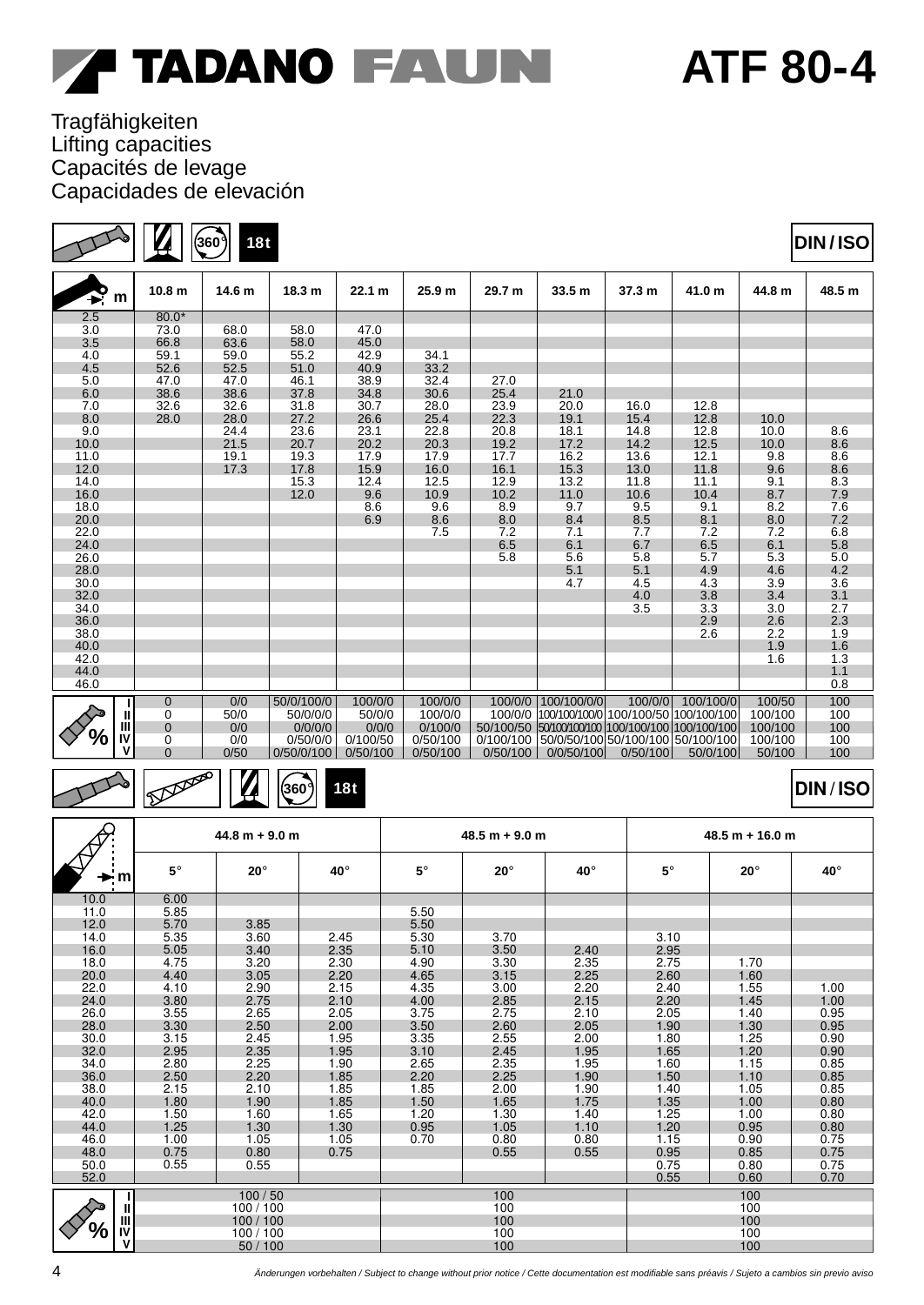

Hubhöhen Lifting heights Hauteurs de levage Alturas de elevación

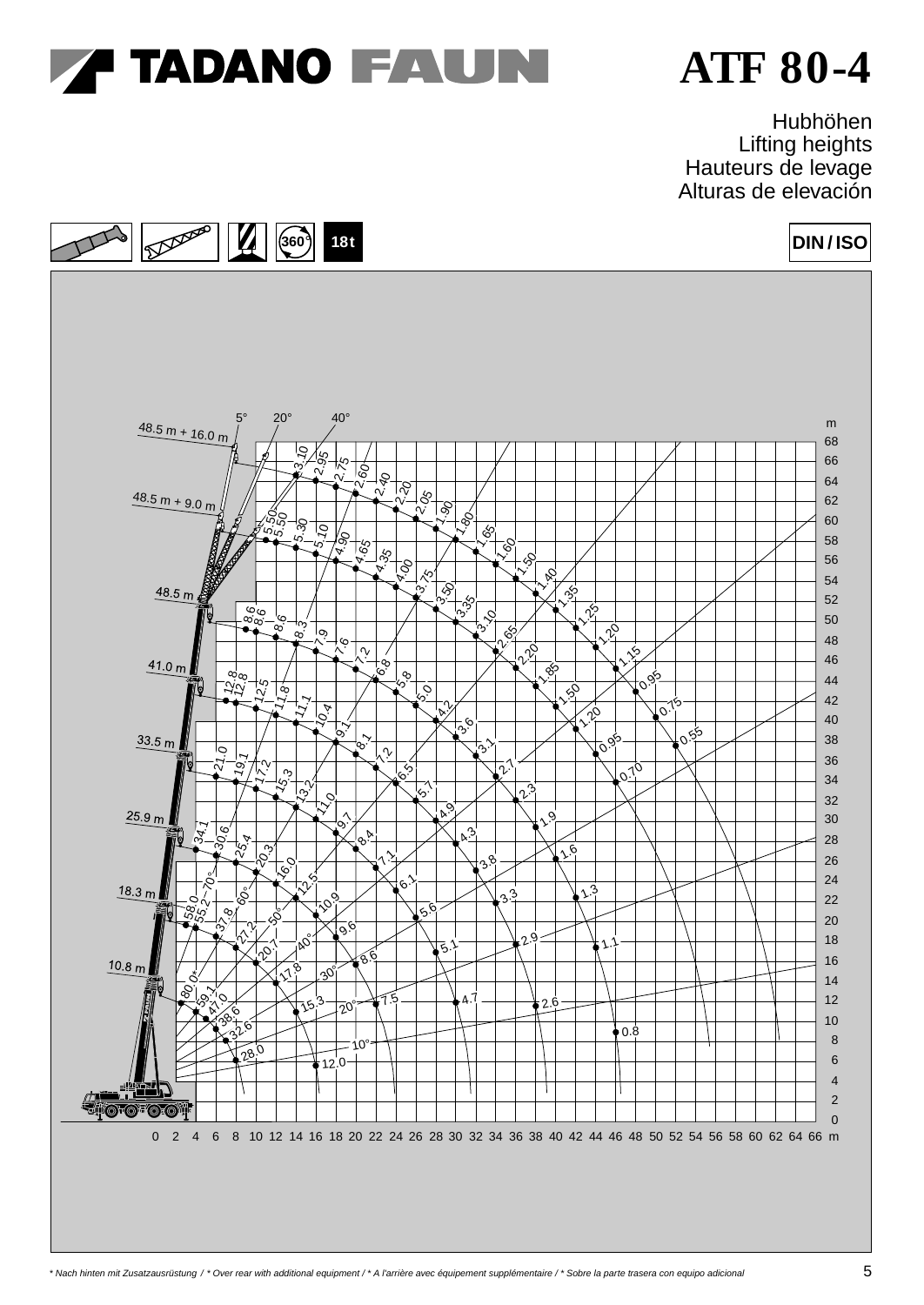### Tragfähigkeiten Lifting capacities Capacités de levage Capacidades de elevación

 $\mathbf{Z}$ 

S

**360**° **12.5t \***

| $\mathbf{P}_m$ | 10.8 <sub>m</sub> | 14.6 m | 18.3 m     | 22.1 m   | 25.9 <sub>m</sub> | 29.7 m   | 33.5 m                                           | 37.3 m   | 41.0 m    | 44.8 m  | 48.5 m |
|----------------|-------------------|--------|------------|----------|-------------------|----------|--------------------------------------------------|----------|-----------|---------|--------|
| 2.5            | $80.0*$           |        |            |          |                   |          |                                                  |          |           |         |        |
| 3.0            | 73.0              | 68.0   | 58.0       | 47.0     |                   |          |                                                  |          |           |         |        |
| 3.5            | 63.9              | 63.6   | 58.0       | 45.0     |                   |          |                                                  |          |           |         |        |
| 4.0            | 56.1              | 56.0   | 55.0       | 42.9     | 34.1              |          |                                                  |          |           |         |        |
| 4.5            | 49.6              | 49.5   | 48.6       | 40.9     | 33.2              |          |                                                  |          |           |         |        |
| 5.0            | 44.3              | 44.3   | 43.4       | 38.9     | 32.4              | 27.0     |                                                  |          |           |         |        |
| 6.0            | 36.3              | 36.3   | 35.5       | 34.8     | 30.6              | 25.4     | 21.0                                             |          |           |         |        |
| 7.0            | 30.6              | 30.6   | 29.8       | 29.2     | 28.0              | 23.9     | 20.0                                             | 16.0     | 12.8      |         |        |
| 8.0            | 26.2              | 26.2   | 25.4       | 24.9     | 25.0              | 22.3     | 19.1                                             | 15.4     | 12.8      | 10.0    |        |
| 9.0            |                   | 22.8   | 22.6       | 21.5     | 21.6              | 20.8     | 18.1                                             | 14.8     | 12.8      | 10.0    | 8.6    |
| 10.0           |                   | 20.1   | 20.7       | 18.7     | 18.9              | 19.2     | 17.2                                             | 14.2     | 12.5      | 10.0    | 8.6    |
| 11.0           |                   | 18.4   | 19.0       | 15.8     | 16.0              | 16.4     | 16.2                                             | 13.6     | 12.1      | 9.8     | 8.6    |
| 12.0           |                   | 16.1   | 16.6       | 13.6     | 14.4              | 14.1     | 14.6                                             | 13.0     | 11.8      | 9.6     | 8.6    |
| 14.0           |                   |        | 13.1       | 10.8     | 12.4              | 11.6     | 12.7                                             | 11.4     | 11.1      | 9.1     | 8.3    |
| 16.0           |                   |        | 10.6       | 9.6      | 10.6              | 10.1     | 10.2                                             | 10.3     | 9.4       | 8.7     | 7.9    |
| 18.0           |                   |        |            | 8.6      | 8.7               | 8.9      | 8.4                                              | 9.0      | 8.6       | 8.2     | 7.6    |
| 20.0           |                   |        |            | 7.4      | 7.3               | 7.6      | 7.5                                              | 7.6      | 7.4       | 7.0     | 6.7    |
| 22.0           |                   |        |            |          | 6.2               | 6.7      | 6.7                                              | 6.5      | 6.3       | 5.9     | 5.6    |
| 24.0           |                   |        |            |          |                   | 5.8      | 5.8                                              | 5.5      | 5.4       | 5.0     | 4.7    |
| 26.0           |                   |        |            |          |                   | 5.0      | 5.0                                              | 4.8      | 4.6       | 4.2     | 3.9    |
| 28.0           |                   |        |            |          |                   |          | 4.4                                              | 4.2      | 4.0       | 3.6     | 3.3    |
| 30.0           |                   |        |            |          |                   |          | 3.8                                              | 3.6      | 3.4       | 3.1     | 2.8    |
| 32.0           |                   |        |            |          |                   |          |                                                  | 3.1      | 3.0       | 2.6     | 2.3    |
| 34.0           |                   |        |            |          |                   |          |                                                  | 2.7      | 2.6       | 2.2     | 1.9    |
| 36.0           |                   |        |            |          |                   |          |                                                  |          | 2.2       | 1.8     | 1.5    |
| 38.0           |                   |        |            |          |                   |          |                                                  |          | 1.9       | 1.5     | 1.2    |
| 40.0           |                   |        |            |          |                   |          |                                                  |          |           | 1.2     | 0.9    |
| 42.0           |                   |        |            |          |                   |          |                                                  |          |           | 1.0     | 0.7    |
| 44.0           |                   |        |            |          |                   |          |                                                  |          |           |         |        |
|                | $\overline{0}$    | 0/0    | 50/0/100/0 | 100/0/0  | 100/0/0           | 100/0/0  | 100/100/0/0                                      | 100/0/0  | 100/100/0 | 100/50  | 100    |
| Ш              | 0                 | 50/0   | 50/0/0/0   | 50/0/0   | 100/0/0           |          | 100/0/0 100/100/100/0 100/100/50 100/100/100     |          |           | 100/100 | 100    |
| Ш              | $\mathbf{0}$      | 0/0    | 0/0/0/0    | 0/0/0    | 0/100/0           |          | 50/100/50 50/100/100/100 100/100 100/100 100/100 |          |           | 100/100 | 100    |
| IV             | 0                 | 0/0    | 0/50/0/0   | 0/100/50 | 0/50/100          |          | 0/100/100 50/0/50/100 50/100/100 50/100/100      |          |           | 100/100 | 100    |
| v              | $\Omega$          | 0/50   | 0/50/0/100 | 0/50/100 | 0/50/100          | 0/50/100 | 0/0/50/100                                       | 0/50/100 | 50/0/100  | 50/100  | 100    |

#### $\overline{\mathcal{P}}$ Depter **360**° **12.5t** P  $\overline{\mathbf{A}}$

|                         |           | $44.8 m + 9.0 m$ |      |           | $48.5 m + 9.0 m$ |      | $48.5 m + 16.0 m$ |            |      |  |
|-------------------------|-----------|------------------|------|-----------|------------------|------|-------------------|------------|------|--|
| $\blacktriangleright$ m | $5^\circ$ | $20^\circ$       | 40°  | $5^\circ$ | $20^\circ$       | 40°  | $5^\circ$         | $20^\circ$ | 40°  |  |
| 10.0                    | 6.00      |                  |      |           |                  |      |                   |            |      |  |
| 11.0                    | 5.85      |                  |      | 5.50      |                  |      |                   |            |      |  |
| 12.0                    | 5.70      | 3.85             |      | 5.50      |                  |      |                   |            |      |  |
| 14.0                    | 5.35      | 3.60             | 2.45 | 5.30      | 3.70             |      | 3.10              |            |      |  |
| 16.0                    | 5.05      | 3.40             | 2.35 | 5.10      | 3.50             | 2.40 | 2.95              |            |      |  |
| 18.0                    | 4.75      | 3.20             | 2.30 | 4.90      | 3.30             | 2.35 | 2.75              | 1.70       |      |  |
| 20.0                    | 4.40      | 3.05             | 2.20 | 4.65      | 3.15             | 2.25 | 2.60              | 1.60       |      |  |
| 22.0                    | 4.10      | 2.90             | 2.15 | 4.35      | 3.00             | 2.20 | 2.40              | 1.55       | 1.00 |  |
| 24.0                    | 3.80      | 2.75             | 2.10 | 4.00      | 2.85             | 2.15 | 2.20              | 1.45       | 1.00 |  |
| 26.0                    | 3.55      | 2.65             | 2.05 | 3.75      | 2.75             | 2.10 | 2.05              | 1.40       | 0.95 |  |
| 28.0                    | 3.30      | 2.50             | 2.00 | 3.30      | 2.60             | 2.05 | 1.90              | 1.30       | 0.95 |  |
| 30.0                    | 3.05      | 2.45             | 1.95 | 2.75      | 2.55             | 2.00 | 1.80              | 1.25       | 0.90 |  |
| 32.0                    | 2.60      | 2.35             | 1.95 | 2.30      | 2.45             | 1.95 | 1.65              | 1.20       | 0.90 |  |
| 34.0                    | 2.20      | 2.25             | 1.90 | 1.85      | 2.05             | 1.95 | 1.60              | 1.15       | 0.85 |  |
| 36.0                    | 1.80      | 1.90             | 1.85 | 1.50      | 1.65             | 1.75 | 1.50              | 1.10       | 0.85 |  |
| 38.0                    | 1.50      | 1.60             | 1.65 | 1.20      | 1.30             | 1.40 | 1.40              | 1.05       | 0.85 |  |
| 40.0                    | 1.20      | 1.30             | 1.35 | 0.90      | 1.00             | 1.10 | 1.35              | 1.00       | 0.80 |  |
| 42.0                    | 0.90      | 1.00             | 1.05 | 0.60      | 0.70             | 0.75 | 1.10              | 1.00       | 0.80 |  |
| 44.0                    | 0.70      | 0.75             | 0.75 |           | 0.50             | 0.50 | 0.90              | 0.95       | 0.80 |  |
| 46.0                    |           | 0.50             | 0.50 |           |                  |      | 0.65              | 0.80       | 0.75 |  |
| 48.0                    |           |                  |      |           |                  |      |                   | 0.60       | 0.65 |  |
| 50.0                    |           |                  |      |           |                  |      |                   |            |      |  |
| 52.0                    |           |                  |      |           |                  |      |                   |            |      |  |
|                         |           | 100/50           |      |           | 100              |      |                   | 100        |      |  |
| $\mathbf{I}$            |           | 100/100          |      |           | 100              |      |                   | 100        |      |  |
| $\mathbf{III}$          |           | 100/100          |      |           | 100              |      |                   | 100        |      |  |
| ℅<br>IV                 |           | 100/100          |      |           | 100              |      |                   | 100        |      |  |
| $\mathsf{v}$            |           | 50/100           |      |           | 100              |      |                   | 100        |      |  |

**DIN / ISO**

### **DIN / ISO**

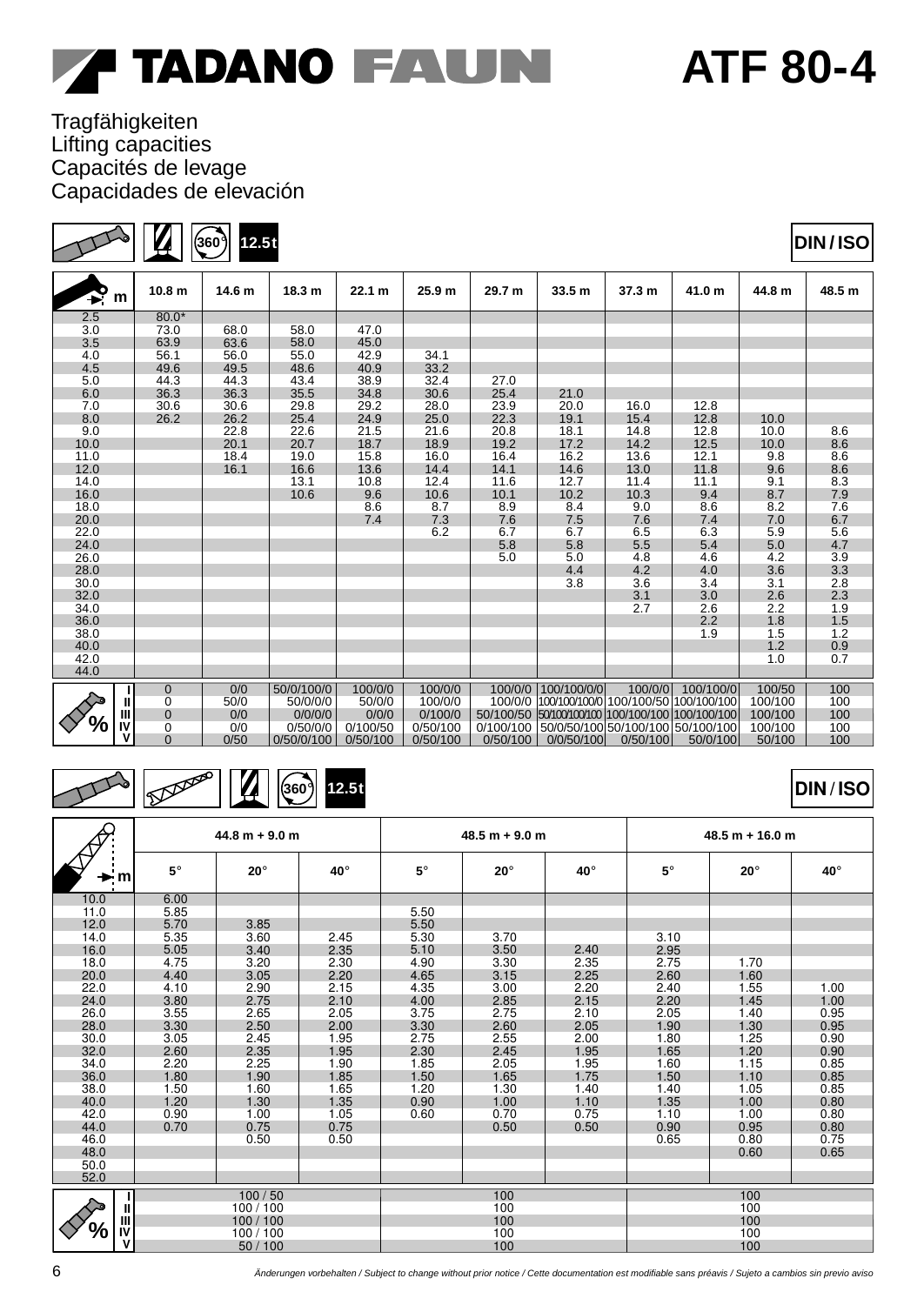

Hubhöhen Lifting heights Hauteurs de levage Alturas de elevación

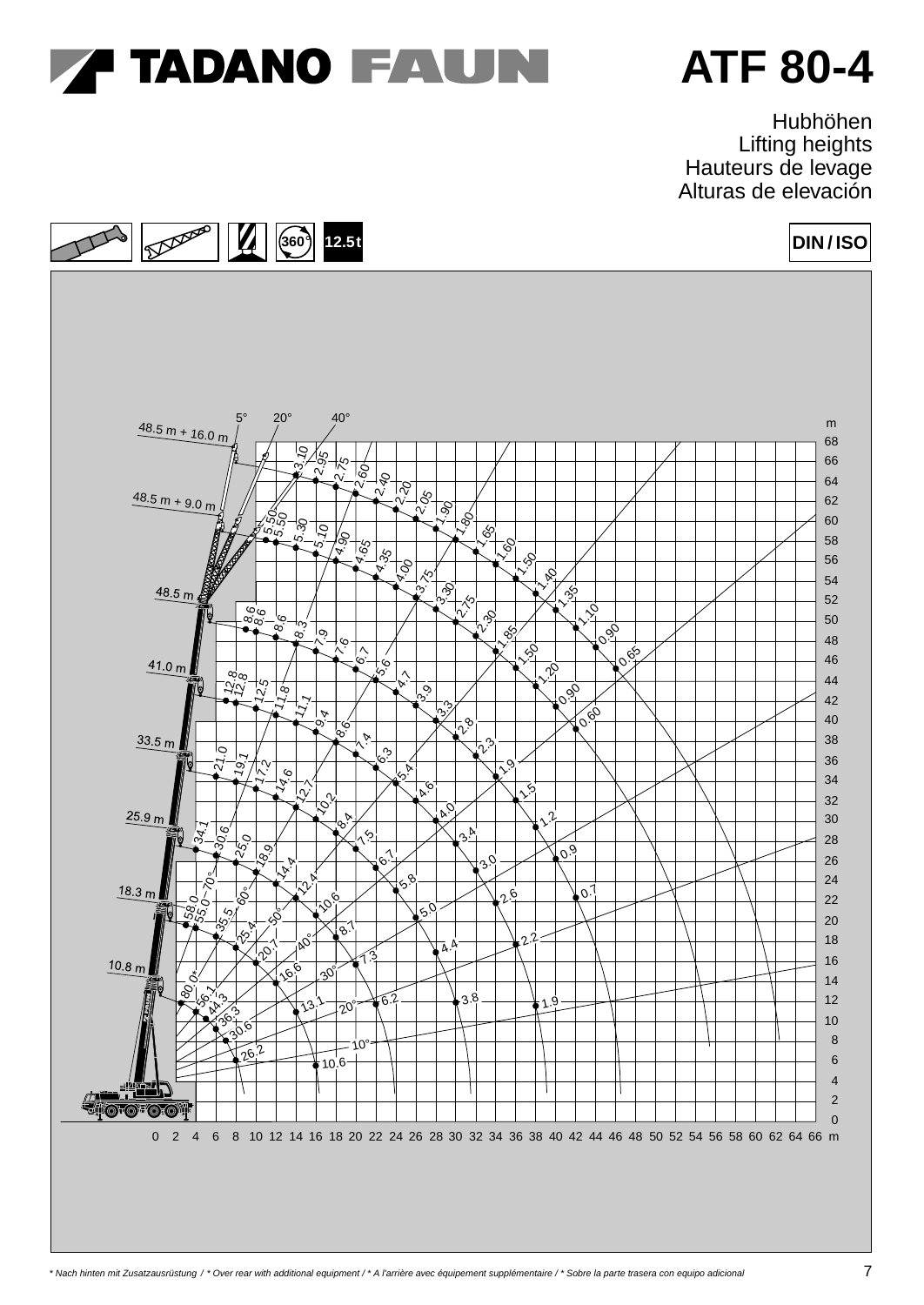### Tragfähigkeiten Lifting capacities Capacités de levage Capacidades de elevación

**360**° **5.6t**

| $\sum_{m}$ |    | 10.8 <sub>m</sub> | 14.6 m | 18.3 m     | 22.1 m   | 25.9 m   | 29.7 m    | 33.5 m                                           | 37.3 m                            | 41.0 m    | 44.8 m  | 48.5 m |
|------------|----|-------------------|--------|------------|----------|----------|-----------|--------------------------------------------------|-----------------------------------|-----------|---------|--------|
| 2.5        |    | $80.0*$           |        |            |          |          |           |                                                  |                                   |           |         |        |
| 3.0        |    | 69.1              | 68.0   | 58.0       | 47.0     |          |           |                                                  |                                   |           |         |        |
| 3.5        |    | 59.4              | 59.4   | 58.0       | 45.0     |          |           |                                                  |                                   |           |         |        |
| 4.0        |    | 51.7              | 51.7   | 50.7       | 42.9     | 34.1     |           |                                                  |                                   |           |         |        |
| 4.5        |    | 45.7              | 45.7   | 44.8       | 40.9     | 33.2     |           |                                                  |                                   |           |         |        |
| 5.0        |    | 40.8              | 40.8   | 39.9       | 38.9     | 32.4     | 27.0      |                                                  |                                   |           |         |        |
| 6.0        |    | 33.4              | 33.4   | 32.6       | 32.0     | 30.6     | 25.4      | 21.0                                             |                                   |           |         |        |
| 7.0        |    | 28.1              | 28.1   | 27.5       | 26.7     | 26.7     | 23.9      | 20.0                                             | 16.0                              | 12.8      |         |        |
| 8.0        |    | 23.6              | 23.7   | 24.8       | 22.1     | 22.4     | 22.3      | 19.1                                             | 15.4                              | 12.8      | 10.0    |        |
| 9.0        |    |                   | 20.6   | 21.2       | 17.7     | 18.8     | 18.4      | 18.1                                             | 14.8                              | 12.8      | 10.0    | 8.6    |
| 10.0       |    |                   | 17.3   | 17.8       | 14.5     | 17.1     | 15.9      | 15.8                                             | 14.2                              | 12.5      | 10.0    | 8.6    |
| 11.0       |    |                   | 14.7   | 15.3       | 13.4     | 15.3     | 14.7      | 14.9                                             | 13.4                              | 12.1      | 9.8     | 8.6    |
| 12.0       |    |                   | 12.8   | 13.3       | 12.4     | 13.4     | 13.4      | 12.9                                             | 12.4                              | 11.8      | 9.6     | 8.6    |
| 14.0       |    |                   |        | 10.3       | 10.8     | 10.4     | 10.7      | 10.7                                             | 10.7                              | 9.7       | 9.1     | 8.3    |
| 16.0       |    |                   |        | 8.5        | 8.7      | 8.3      | 8.9       | 8.8                                              | 8.6                               | 8.4       | 8.0     | 7.6    |
| 18.0       |    |                   |        |            | 7.1      | 7.3      | 7.3       | 7.2                                              | 7.0                               | 6.8       | 6.4     | 6.0    |
| 20.0       |    |                   |        |            | 5.9      | 6.1      | 6.0       | 6.0                                              | 5.7                               | $5.6\,$   | 5.1     | 4.8    |
| 22.0       |    |                   |        |            |          | 5.1      | 5.0       | 5.0                                              | 4.8                               | 4.6       | 4.2     | 3.8    |
| 24.0       |    |                   |        |            |          |          | 4.3       | 4.2                                              | 4.0                               | 3.8       | 3.4     | 3.1    |
| 26.0       |    |                   |        |            |          |          | 3.6       | 3.6                                              | 3.4                               | 3.2       | 2.8     | 2.5    |
| 28.0       |    |                   |        |            |          |          |           | 3.0                                              | 2.8                               | 2.6       | 2.3     | 1.9    |
| 30.0       |    |                   |        |            |          |          |           | 2.5                                              | 2.3                               | 2.1       | 1.7     | 1.4    |
| 32.0       |    |                   |        |            |          |          |           |                                                  | 1.9                               | 1.7       | 1.3     | 1.0    |
| 34.0       |    |                   |        |            |          |          |           |                                                  | 1.6                               | 1.4       | 1.0     | 0.7    |
| 36.0       |    |                   |        |            |          |          |           |                                                  |                                   | 1.1       | 0.7     |        |
| 38.0       |    |                   |        |            |          |          |           |                                                  |                                   | 0.8       | 0.5     |        |
|            |    | $\mathbf 0$       | 0/0    | 50/0/100/0 | 100/0/0  | 100/0/0  |           | 100/0/0   100/100/0/0                            | 100/0/0                           | 100/100/0 | 100/50  | 100    |
|            | Ш  | $\mathbf 0$       | 50/0   | 50/0/0/0   | 50/0/0   | 100/0/0  |           | 100/0/0 100/100/100/0 100/100/50 100/100/100     |                                   |           | 100/100 | 100    |
|            | Ш  | $\mathbf 0$       | 0/0    | 0/0/0/0    | 0/0/0    | 0/100/0  |           | 50/100/50 50/100/100/100 100/100 100/100 100/100 |                                   |           | 100/100 | 100    |
| '/o        | IV | 0                 | 0/0    | 0/50/0/0   | 0/100/50 | 0/50/100 | 0/100/100 |                                                  | 50/0/50/100 50/100/100 50/100/100 |           | 100/100 | 100    |
|            | ۷  | $\overline{0}$    | 0/50   | 0/50/0/100 | 0/50/100 | 0/50/100 | 0/50/100  | 0/0/50/100                                       | 0/50/100                          | 50/0/100  | 50/100  | 100    |
|            |    |                   |        |            |          |          |           |                                                  |                                   |           |         |        |



8

|              | $44.8 m + 9.0 m$ |            |      |           | $48.5 m + 9.0 m$ |      | $48.5 m + 16.0 m$ |            |      |  |
|--------------|------------------|------------|------|-----------|------------------|------|-------------------|------------|------|--|
| ∽ mi         | $5^{\circ}$      | $20^\circ$ | 40°  | $5^\circ$ | $20^{\circ}$     | 40°  | $5^{\circ}$       | $20^\circ$ | 40°  |  |
| 10.0         | 6.00             |            |      |           |                  |      |                   |            |      |  |
| 11.0         | 5.85             |            |      | 5.50      |                  |      |                   |            |      |  |
| 12.0         | 5.70             | 3.85       |      | 5.50      |                  |      |                   |            |      |  |
| 14.0         | 5.35             | 3.60       | 2.45 | 5.30      | 3.70             |      | 3.10              |            |      |  |
| 16.0         | 5.05             | 3.40       | 2.35 | 5.10      | 3.50             | 2.40 | 2.95              |            |      |  |
| 18.0         | 4.75             | 3.20       | 2.30 | 4.90      | 3.30             | 2.35 | 2.75              | 1.70       |      |  |
| 20.0         | 4.40             | 3.05       | 2.20 | 4.65      | 3.15             | 2.25 | 2.60              | 1.60       |      |  |
| 22.0         | 4.10             | 2.90       | 2.15 | 3.90      | 3.00             | 2.20 | 2.40              | 1.55       | 1.00 |  |
| 24.0         | 3.45             | 2.75       | 2.10 | 3.15      | 2.85             | 2.15 | 2.20              | 1.45       | 1.00 |  |
| 26.0         | 2.80             | 2.65       | 2.05 | 2.50      | 2.75             | 2.10 | 2.05              | 1.40       | 0.95 |  |
| 28.0         | 2.30             | 2.50       | 2.00 | 1.95      | 2.20             | 2.05 | 1.90              | 1.30       | 0.95 |  |
| 30.0         | 1.80             | 2.00       | 1.95 | 1.50      | 1.70             | 1.90 | 1.80              | 1.25       | 0.90 |  |
| 32.0         | 1.40             | 1.60       | 1.75 | 1.10      | 1.30             | 1.45 | 1.60              | 1.20       | 0.90 |  |
| 34.0         | 1.05             | 1.20       | 1.35 | 0.75      | 0.95             | 1.05 | 1.30              | 1.15       | 0.85 |  |
| 36.0         | 0.75             | 0.90       | 1.00 |           | 0.65             | 0.75 | 0.95              | 1.10       | 0.85 |  |
| 38.0         | 0.50             | 0.60       | 0.70 |           |                  |      | 0.70              | 0.95       | 0.85 |  |
| 40.0         |                  |            |      |           |                  |      |                   | 0.65       | 0.80 |  |
| 42.0         |                  |            |      |           |                  |      |                   |            | 0.60 |  |
| 44.0         |                  |            |      |           |                  |      |                   |            |      |  |
| 46.0         |                  |            |      |           |                  |      |                   |            |      |  |
|              |                  | 100/50     |      |           | 100              |      |                   | 100        |      |  |
| $\mathbf{u}$ |                  | 100/100    |      |           | 100              |      |                   | 100        |      |  |
| $\mathbf{m}$ |                  | 100/100    |      |           | 100              |      |                   | 100        |      |  |
| IV<br>7ο     |                  | 100/100    |      |           | 100              |      |                   | 100        |      |  |
| ۷            | 50/100           |            |      | 100       |                  | 100  |                   |            |      |  |

# **ATF 80-4**

**DIN / ISO**

**DIN / ISO**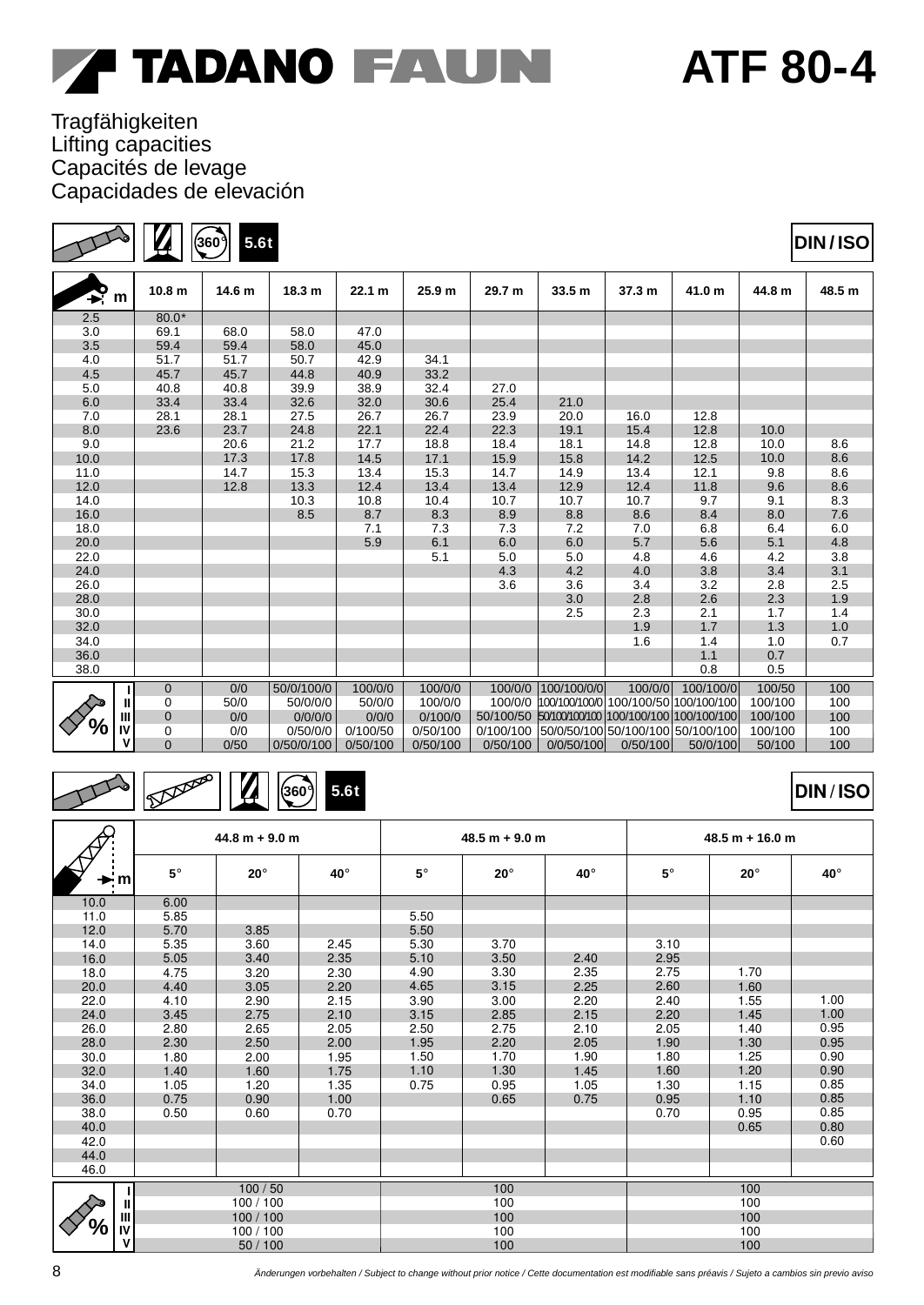

Hubhöhen Lifting heights Hauteurs de levage Alturas de elevación

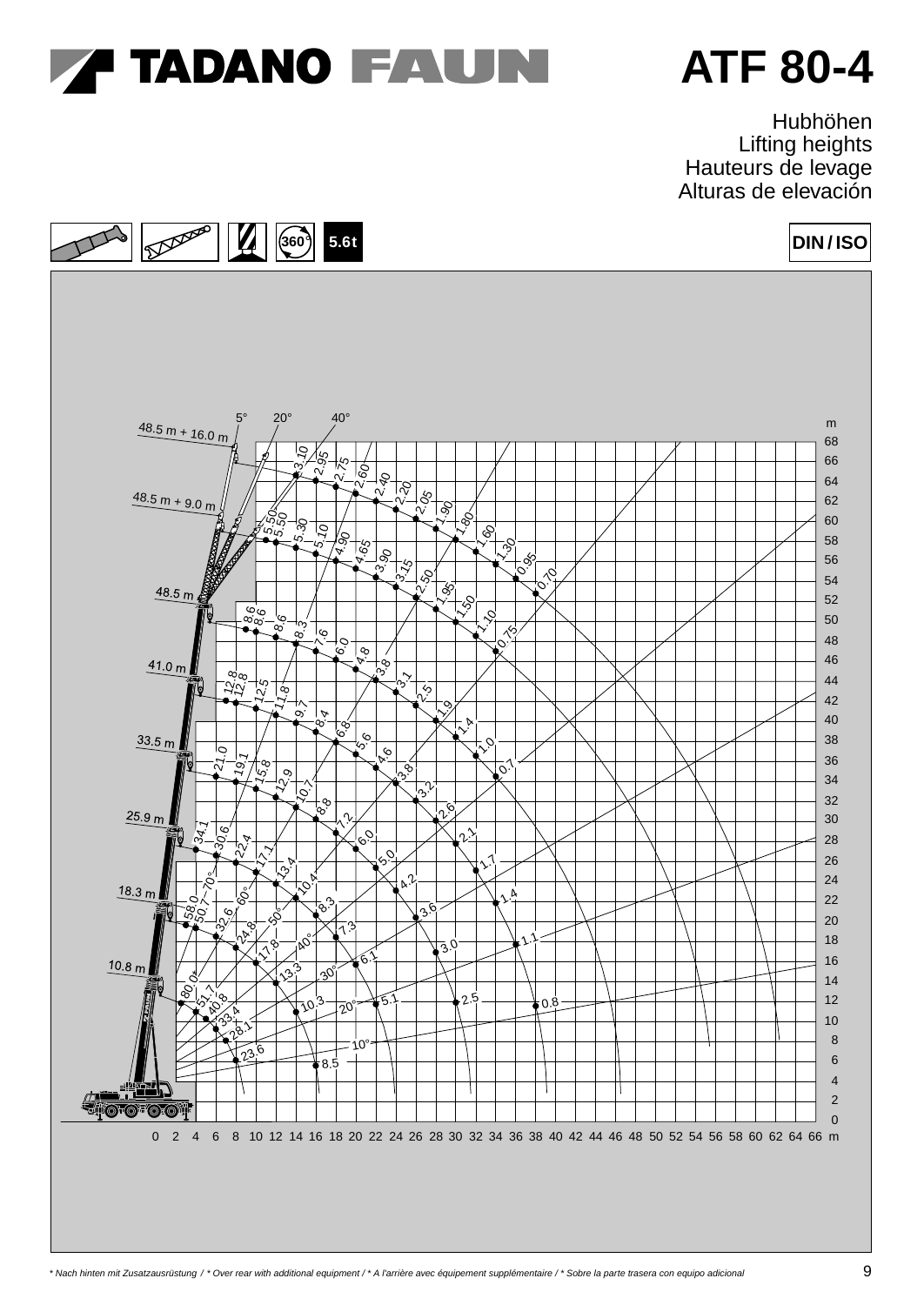## **ATF 80-4**

### Tragfähigkeiten Lifting capacities Capacités de levage Capacidades de elevación

|                                                    | ं न्वे<br>$\bullet$ | 18t          | <b>DIN/ISO</b>    |
|----------------------------------------------------|---------------------|--------------|-------------------|
| $\blacktriangleright$ m                            | 10.8 <sub>m</sub>   | 14.6 m       | 18.3 <sub>m</sub> |
| 3.0                                                | 16.9                | 17.6         | 18.0              |
| 3.5                                                | 15.4                | 16.1         | 16.5              |
| 4.0                                                | 14.1                | 14.8         | 15.2              |
| 4.5                                                | 12.9                | 13.6         | 14.0              |
| 5.0                                                | 11.9                | 12.6         | 13.0              |
| 6.0                                                | 10.2                | 10.9         | 11.3              |
| 7.0                                                | 8.8                 | 9.5          | 10.0              |
| 8.0                                                | 7.6                 | 8.4          | 8.8               |
| 9.0                                                |                     | 7.4          | 7.9               |
| 10.0                                               |                     | 6.6          | 7.1               |
| 11.0                                               |                     | 5.9          | 6.4               |
| 12.0                                               |                     | 5.3          | 5.8               |
| 14.0                                               |                     |              | 4.8               |
| 16.0                                               |                     |              | 4.0               |
| ı                                                  | $\mathbf{0}$        | $\mathbf{0}$ | $\overline{0}$    |
| Ш                                                  | 0                   | 0            | 0                 |
| Ш                                                  | $\Omega$            | $\Omega$     | $\Omega$          |
| $\boldsymbol{\theta}_{\boldsymbol{\lambda}}$<br>IV | 0                   | 0            | 0                 |
| v                                                  | $\Omega$            | 50           | 100               |

|                     | l: To<br>$\bullet$ | 12.5t          | <b>DIN/ISO</b> |
|---------------------|--------------------|----------------|----------------|
| $\rightarrow$ m     | 10.8 <sub>m</sub>  | 14.6 m         | 18.3 m         |
| 3.0                 | 17.3               | 18.0           | 18.3           |
| 3.5                 | 15.7               | 16.4           | 16.8           |
| 4.0                 | 14.4               | 15.1           | 15.5           |
| 4.5                 | 13.2               | 13.9           | 14.3           |
| 5.0                 | 12.2               | 12.9           | 13.3           |
| 6.0                 | 10.4               | 11.2           | 11.6           |
| 7.0                 | 9.0                | 9.8            | 10.2           |
| 8.0                 | 7.8                | 8.6            | 9.0            |
| 9.0                 |                    | 7.6            | 8.1            |
| 10.0                |                    | 6.6            | 7.2            |
| 11.0                |                    | 5.6            | 6.2            |
| 12.0                |                    | 4.8            | 5.5            |
| 14.0                |                    |                | 4.2            |
| 16.0                |                    |                | 3.2            |
| ı                   | $\overline{0}$     | $\overline{0}$ | $\overline{0}$ |
| Ш                   | 0                  | 0              | 0              |
| Ш                   | $\overline{0}$     | 0              | $\mathbf 0$    |
| $\frac{1}{2}$<br>IV | 0                  | $\Omega$       | 0              |
| v                   | $\Omega$           | 50             | 100            |

|                                                   | ैं न<br>$\bullet$ | 5.6t        | DIN/ISO           |
|---------------------------------------------------|-------------------|-------------|-------------------|
| $\rightarrow$ m                                   | 10.8 <sub>m</sub> | 14.6 m      | 18.3 <sub>m</sub> |
| 3.0                                               | 17.7              | 18.4        | 18.8              |
| 3.5                                               | 16.2              | 16.8        | 17.2              |
| 4.0                                               | 14.8              | 15.4        | 15.8              |
| 4.5                                               | 13.6              | 14.3        | 14.7              |
| 5.0                                               | 12.5              | 13.2        | 13.6              |
| 6.0                                               | 9.4               | 10.6        | 11.4              |
| 7.0                                               | 7.2               | 8.4         | 9.1               |
| 8.0                                               | 5.6               | 6.8         | 7.5               |
| 9.0                                               |                   | 5.5         | 6.2               |
| 10.0                                              |                   | 4.6         | 5.2               |
| 11.0                                              |                   | 3.8         | 4.4               |
| 12.0                                              |                   | 3.2         | 3.8               |
| 14.0                                              |                   |             | 2.7               |
| 16.0                                              |                   |             | 1.9               |
| ı                                                 | $\mathbf{0}$      | $\mathbf 0$ | $\overline{0}$    |
| Ш                                                 | 0                 | 0           | 0                 |
| Ш                                                 | $\mathbf 0$       | 0           | $\mathbf 0$       |
| $\boldsymbol{\theta}_{\boldsymbol{\delta}}$<br>IV | 0                 | 0           | 0                 |
| v                                                 | $\overline{0}$    | 50          | 100               |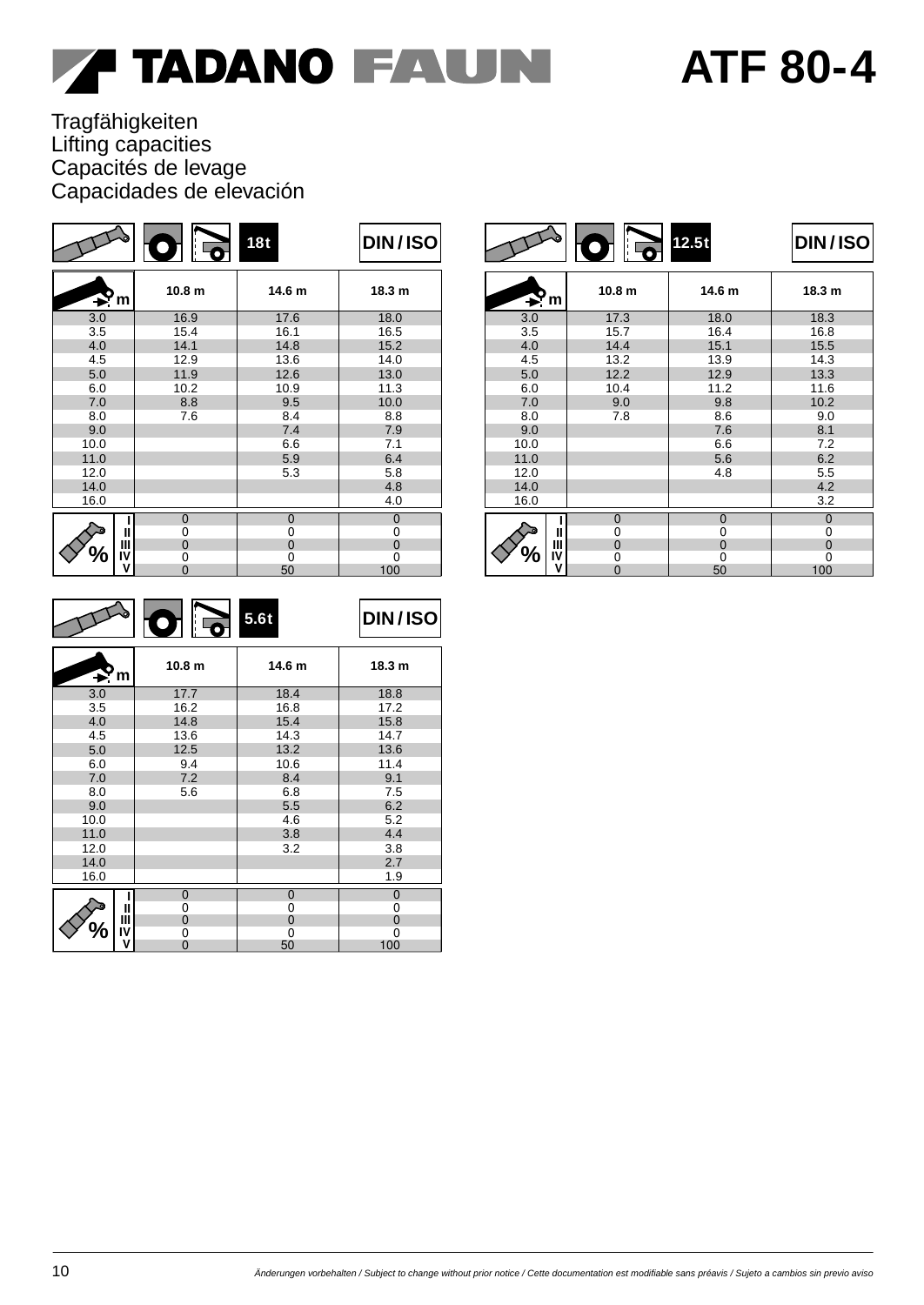### **ATF 80-4**

#### **Anmerkungen zu den Traglasttabellen**

*Die Tragfähigkeiten im Festigkeitsbereich basieren auf DIN 15018 Blatt 2 und Blatt 3 und F.E.M.*

*Die Tragfähigkeiten im Standsicherheitsbereich entsprechen DIN 15019 Teil 2 / ISO 4305.*

*Die zulässige Windgeschwindigkeit beträgt maximal 15 m/sec.*

*Die Tragfähigkeiten sind in metrischen Tonnen angegeben.*

*Das Gewicht des Lasthakens bzw. der Hakenflasche und weiterer Anschlagmittel ist von der Tragfähigkeit abzuziehen.*

*Die Tragfähigkeiten für den Teleskopausleger gelten nur bei demontierter Spitze.*

*Die Ausladung ist der horizontale Abstand von Mitte Drehkranz bis Mitte freihängender, nicht schwingender Last.*

*Tragfähigkeitsänderungen vorbehalten.*

*Obige Angaben dienen nur zur Information. Die Bedienungsanleitungen müssen zu Rate gezogen werden, bevor die Maschine in Betrieb genommen wird. Alle hier gemachten Angaben beziehen sich auf die Standard-Ausführung. Jegliche Ausrüstungsveränderungen können die angegebenen Werte beeinflussen.*

#### **Remarks relating to the rating charts**

*The lifting capacities in the structural area are based on DIN 15018 parts 2 and 3 and F.E.M.*

*The lifting capacities in the stability area are based on DIN 15019 part 2 / ISO 4305.*

*The maximum permissible wind speed for crane operation is 15 m/sec.*

*The lifting capacities shown are in metric tons.*

*The weight of load handling devices such as hook blocks, slings, etc., must be considered as part of the load and must be deducted from the lifting capacities.*

*The lifting capacities for the telescopic boom apply to a crane with no boom extensions being stowed or mounted on the crane.*

*The working radius is the horizontal distance from the centre of rotation to the centre of the freely suspended non-oscillating load.*

*The lifting capacities are subject to change without prior notice.*

*The above remarks are for basic information only and the operator's manual must be consulted before operating this crane. All data and performances refer to the standard crane. The addition of optional and other equipment may affect the performance of the crane.*

#### **Remarques relatives aux tableaux des charges**

*Les forces de levage sont conformes aux normes DIN 15018, p. 2 et 3, et F.E.M.*

*Les forces de levage dans la partie de stabilité au renversement sont conformes aux normes DIN 15019, chap. 2 / ISO 4305.*

*La grue peut travailler aux vitesses de vent allant jusqu'à 15 m/s.*

*Les forces de levage sont données en tonnes métriques.*

*Le poids du crochet-moufle et de tous les accessoires d'élingage font partie de la charge et sont à déduire des charges indiquées.*

*Les forces de levage indiquées pour la flèche télescopique s'entendent flèchette déposée.*

*Comme portée, on entend la distance horizontale du centre de la couronne de rotation au centre de la charge librement suspendue et non oscillante.*

*Sauf modification de forces de levage.*

*Les données ci-dessus servent à titre d'information. Avant la mise en marche de la grue il est conseillé d'étudier les instructions de service. Toutes les données indiquées ci-dessus se réfèrent à la machine de base. Tout changement de l'équipement de la grue peut influencer ces valeurs.*

#### **Notas relativas a los graficos de carga**

*En cuanto a los datos referentes a resistencia, las capacidades de carga están baseados sobre las normas DIN 15018, pág. 2 y 3, y F.E.M.*

*En cuanto a los datos referentes a estabilidad anti-vuelco, las capacidades de carga están baseados sobre las normas DIN 15019, Cap. 2 / ISO 4305.*

*La velocidad anemométrica max. admisible es de 15 m/seg.*

*Las capacidades de carga indicadas en las tablas corresponden a toneladas métricas.*

*Hay que deducir los pesos del gancho, eslingas y de otros dispositivos para fijación de cargas de los valores indicados en las tablas.*

*Las capacidades de carga referentes a la pluma telescópica valen solamente si el plumín está desmontada.*

*Como alcance se entiende la distancia horizontal desde el centro de la corona de giro hasta el centro de la carga suspendida libremente y no oscilante.*

*Salvo modificación de capacidades de carga, sin previo aviso.*

*Los datos arriba indicados sirven solamente para su información. Hay que leer las instrucciones para el uso antes de la puesta en servicio de la máquina. Todos los datos mencionados en las presentes tablas rigen para los modelos standard. Cualquier modificación del equipo montado puede dar lugar a modi-ficaciones de aquellos valores.*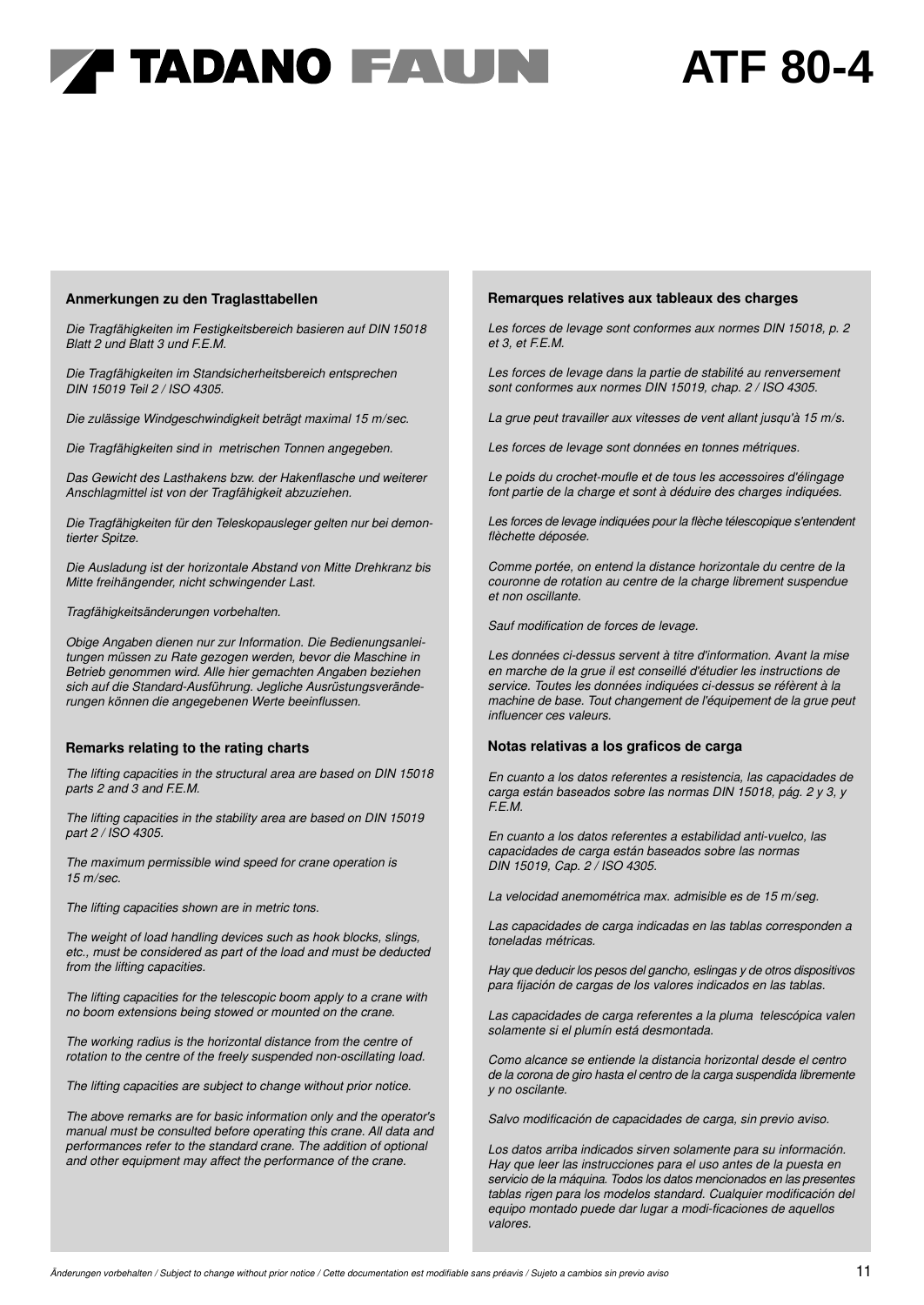



**Rahmen** Verwindungs- und biegesteife Schweißkonstruktion aus hochfestem Feinkornstahl.

**Abstützung** 4-Punkt-Abstützung, hydraulisch, Bedienungsmöglichkeiten an beiden Seiten des Fahrgestelles und in der Oberwagenkabine. Abstützbasis 7,2 m (und 5,0 m) x 8,59 m.

**Motor** Mercedes-Benz 6-Zylinder-Dieselmotor OM 501 LA (Euromot 2 /EPA 2), wassergekühlt, Leistung 315 kW (428 PS) bei 1800 min-1. Drehmoment 2000 Nm (204 kpm) bei 1080 min-1. Motorleistung nach 80/1269/EWG.

**Getriebe** ZF-AS-Tronic 12 AS 2302 mechanisches Schaltgetriebe mit elektronisch-pneumatisch geregelter Trockenkupplung und vollautomatischer Schaltung mit 12 Vorwärts- und 2 Rückwärtsgängen.

### **Verteilergetriebe** 2-stufig.

#### **Antrieb** 8 x 6

#### **Achsen**

- 1. Achse: gelenkt, angetrieben, Differentialsperre quer.
- 2. Achse: gelenkt, nicht angetrieben.
- 3. Achse: gelenkt, angetrieben, Differentialsperre längs und quer.
- 4. Achse: gelenkt, angetrieben, Differentialsperre quer.

**Achsaufhängung** Hydropneumatische Federung mit Niveauregulierung.

**Bremsen** Druckluft-Zweikreis-Bremsanlage mit ABS System. Feststellbremse als Federspeicherbremse an der 2., 3. und 4. Achse wirkend. Dauerbremse als Konstantdrosselanlage mit Auspuffklappenbremse.

**Räder** 8-fach 16.00 R 25

**Lenkung** ZF-Halbblock-Zweikreishydrolenkung. Mechanische Lenkung der 1. und 2. Achse, hydraulisch unterstützt, mit Notlenkpumpe. Lenkung aller Achsen möglich. Hydrostatische Lenkung aller Achsen aus der Oberwagenkabine.

**Unterwagenkabine** Zwei-Mann-Frontfahrerhaus in Stahl-Kunststoff-Verbund-Konstruktion, Sicherheitsverglasung, luftgefederte Sitze und motorabhängige Warmwasserheizung, Kontroll- und Bedienungselemente für den Fahrbetrieb. Tempomat-Funktion.

**Elektrische Anlage** 24 Volt-Gleichstrom, 2 Batterien. Die elektrische Anlage entspricht der EG-Norm.

**Zusatzausrüstung** (gegen Mehrpreis)

8 x 8 Antrieb, 14.00 R 25 / 20.5 R 25 Bereifung, Reserverad, Anhängekupplung, Zusatzheizung, Motorvorwärmung, Klimaanlage, Wirbelstrombremse, Sonderlackierung und Beschriftung.

Weitere Zusatzausrüstung auf Anfrage.



**Rahmen** Verwindungssteife Schweißkonstruktion mit einer außenverzahnten, einreihigen Kugeldrehverbindung, um 360° unbegrenzt drehbar.

**Motor** Mercedes-Benz 4-Zylinder-Dieselmotor OM 904 LA (Euromot 2 /EPA 2), wassergekühlt. Leistung 130 kW (177 PS) bei 2200 min-1. Drehmoment 660 Nm (67 kpm) bei 1200 min-1. Motorleistung nach DIN 6270B / DIN 6271.

**Hydraulik System** Diesel-hydraulisch mit 3-Kreishydraulik, 1 leistungsgeregelte Axialkolbendoppelpumpe (elektrisch verstellbar und Cross-Sensing) und 1 Zahnrad-Doppelpumpe.

**Steuerung** Zwei 4-fach Kreuzsteuerhebel mit elektrischer Vorsteuerung.

**Teleskopausleger** Sechsteiliger Teleskopausleger aus hochfestem Feinkornstahl, bestehend aus einem Grundausleger und 5 Teleskopteilen, 1 Teleskopzylinder, hydraulisch unter Teillast teleskopierbar. 10,8 m - 48,5 m lang.

**Wippwerk** Ein Differentialzylinder mit angebautem Senkbremssperrventil.

**Hubwerk** Axialkolben-Motor, Hubwerkstrommel mit eingebautem Planetengetriebe und federbelasteter Hydro-Lamellenbremse mit integriertem Freilauf beim Heben. Hubseil mit 'Super-Stop' Einrichtung.

**Drehwerk** Axialkolben-Motor, zweistufiges Planetengetriebe mit fußbetätigter Betriebsbremse und Feststellung. Drehgeschwindigkeit stufenlos von 0 - 2 min-1.

**Gegengewicht** Gesamtgewicht 7 t teilbar. Die Bedienung erfolgt aus der Oberwagenkabine.

**Oberwagenkabine** Großräumige Krankabine in Stahl-Kunststoffausführung mit Sicherheitsverglasung mit getönten Scheiben, kippbarem Arbeitsplatz mit verstellbarem, gefederten, gedämpftem Fahrersitz, motorabhängige und motorunabhängige Warmwasserheizung (mit Motor-Vorwärmung), Kontroll- und Bedienungselemente für Kranbetrieb, Verfahrbarkeit vom Oberwagen und Abstützbetätigung.

**Elektrische Anlage** 24 Volt-Gleichstrom, 2 Batterien.

**Sicherheitseinrichtungen** Lastmomentbegrenzung (LMB), Hubendschalter , Windenendschalter, Seilwindendrehmelder, Sicherheitsventile gegen Rohr- und Schlauchbrüche. Sperrventile an Hydraulik-Zylindern.

#### **Zusatzausrüstung** (gegen Mehrpreis)

Auslegerverlängerung 9,0 m / 16,0 m abwinkelbar 5°, 20° und 40°, Zusatzgegengewicht 11 t, 6 t Hakengeschirr, verschiedene Unterflaschen, 2. Hubwerk, Klimaanlage, Sonderlackierung und Beschriftung.

Weitere Zusatzausrüstung auf Anfrage.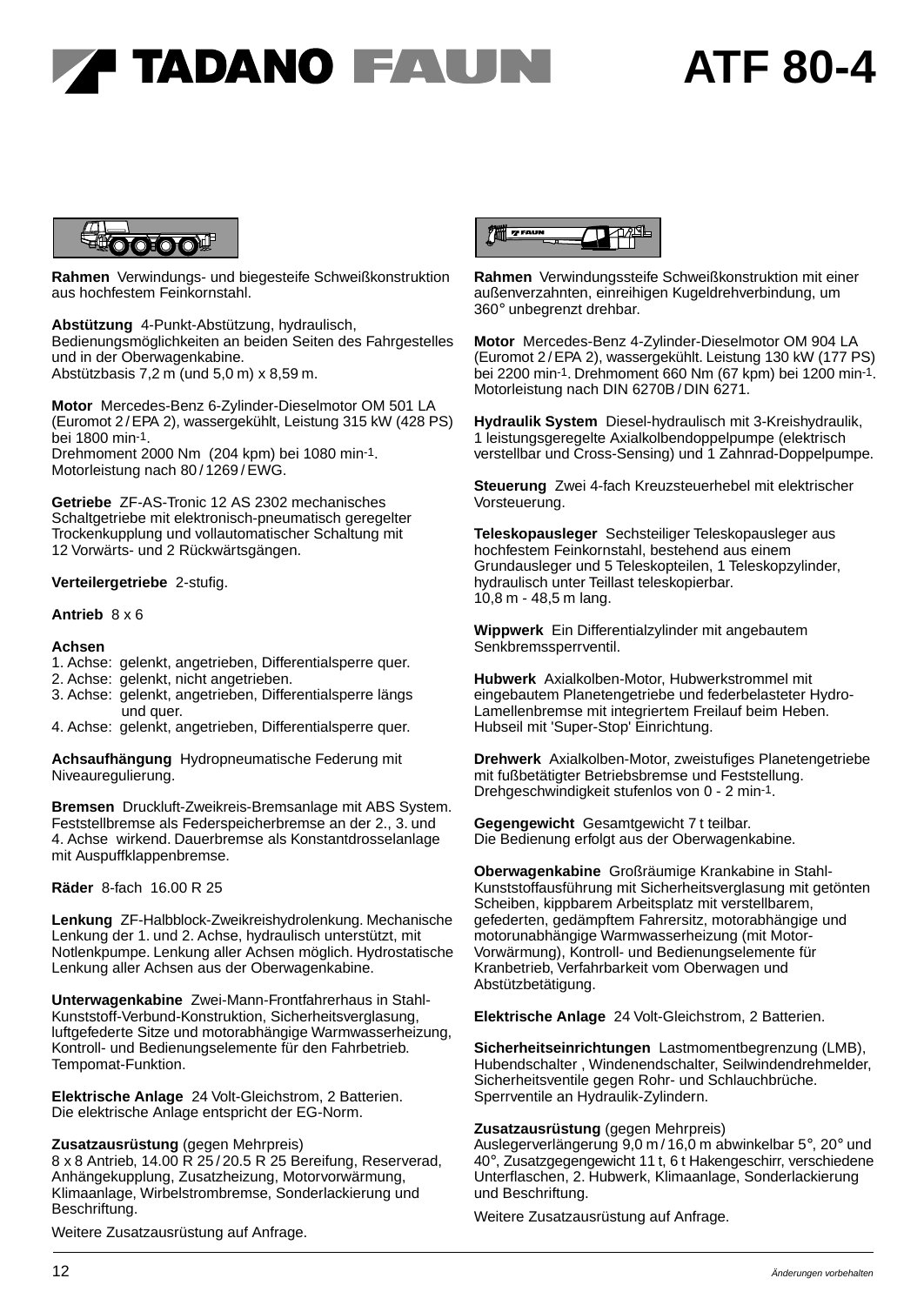## **A TADANO FAUNI**

### **ATF 80-4**



**Frame** Torsion resistant, welded construction made from high strength, fine-grained steel.

**Outriggers** 4 point, telescopic hydraulic outriggers with controls on both sides of carrier and in superstructure cab. Outrigger base 7.2 m (5.0 m mid extension) x 8.59 m.

**Carrier engine** Mercedes-Benz 6 cylinder model OM 501 LA (Euromot 2/EPA 2), water-cooled diesel engine. Rated at 315 kW (428 HP) at 1800 min-1. Torque 2000 Nm (204 kpm) at 1080 min-1. Engine rating according to 80 / 1269 / EWG.

**Transmission** ZF-AS-Tronic 12 AS 2302 mechanical transmission with electro-pneumatically actuated dry-type clutch and automatic gear shifting with 12 forward gears and 2 reverse gears.

**Transfer Case** Two stage.

**Drive** 8 x 6

#### **Axles**

1st axle: steered, driven, with differential lock, transverse. 2nd axle: steered, not driven.

- 3rd axle: steered, driven, with differential locks longitudinal and transverse.
- 4<sup>th</sup> axle: steered, driven, with differential lock, transverse.

**Suspension** Hydro-pneumatic with levelling adjustment.

**Brake system** Service brakes: dual circuit compressed air system with ABS. Parking brake: spring loaded type acting on 2nd, 3rd and 4th axles. Auxiliary brakes: engine exhaust brake and constant throttle engine brake system.

**Tyres** (8) 16.00 R 25.

**Steering system** From carrier cab: ZF semi-block dual circuit hydraulic steering, mechanical steering of front two axles with hydraulic assistance, emergency steering pump. Steering of all axles possible. All axles steered hydrostatically from superstructure cab.

**Carrier cab** Two man full width cab of composite (steel sheet metal and fibre-glass) structure, with safety glass, air-cushioned adjustable seats, engine dependent hot-water heater. Complete controls and instrumentation for road travel. Speed control.

**Electrical system** 24 volt DC system, 2 batteries. Electrical system conforms with EEC regulations.

### **Optional Euipment** (at extra charge)

8 x 8 drive, 14.00 R 25 / 20.5 R 25 tyres, spare wheel and tyre, towing attachment, additional heater, engine pre-heat, air conditioning, eddy current retarder brake, special painting and lettering.

Further optional equipment available upon request.



**Frame** Torsion-resistant, all-welded structure of high strength steel. Connected to carrier by single-row ball-bearing slewing ring with external gearing for 360° continuous rotation.

**Superstructure engine** Mercedes-Benz 4 cylinder model OM 904 LA (Euromot 2 / EPA 2), water cooled, diesel engine. Rated at 130 kW (177 HP) at 2200 min-1. Torque 660 Nm (67 kpm) at 1200 min-1. Engine rating according to DIN 6270B/ DIN 6271.

**Hydraulic system** Three circuit diesel hydraulic system with 1 power controlled axial piston double pump (electrically adjustable and with "Cross Sensing") and 1 double gear pump.

**Controls** Electrical, 2 joy-stick levers for simultaneous operation of crane motions.

**Telescopic boom** 6 sections, made of high tensile, finegrained steel, consisting of 1 base section and 5 telescoping sections extended by means of a single telescopic cylinder. All telescope sections extendable under partial load. 10.8 m to 48.5 m long.

**Derricking system** 1 double acting hydraulic cylinder with integral brake and holding valve.

**Main winch** Axial piston motor, winch drum with integrated planetary reduction and with hydraulically controlled springloaded, multiple disc brake and with integrated free rotation (no sagging of load when hoisting). Hoist cable with 'Super-Stop' easy reeving system.

**Slewing system** Axial piston motor with two-stage planetary reduction with a foot actuated service and a parking brake. Speed infinitely variable 0 - 2 min-1.

**Counterweight** Total 7 t divisible, assembled and disassembled by hydraulic cylinders controlled from superstructure cab.

**Superstructure cab** Spacious all-steel panoramic cab with safety (tinted) glass windows, tiltable cockpit with hydraulically cushioned adjustable seat, one engine dependent hot water heater and one engine independent hot-water heater (with engine pre-heat). Complete controls and instrumentation for crane operation, on-site travelling and outriggers.

**Electrical system** 24 volt DC system, 2 batteries.

**Safety devices** Load moment device (LMD), hoist limit switch, lower limit switch, drum turn indicator, safety valves against pipe and hose rupture. Holding valves on hydraulic cylinders.

### **Optional Equipment** (at extra charge)

Boom extension 9.0 m / 16.0 m long offsets 5°, 20° and 40°, additional counterweight 11 t, 6 t swivel hook, selection of hook blocks, auxiliary winch, air conditioning, special painting and lettering.

Further optional equipment available upon request.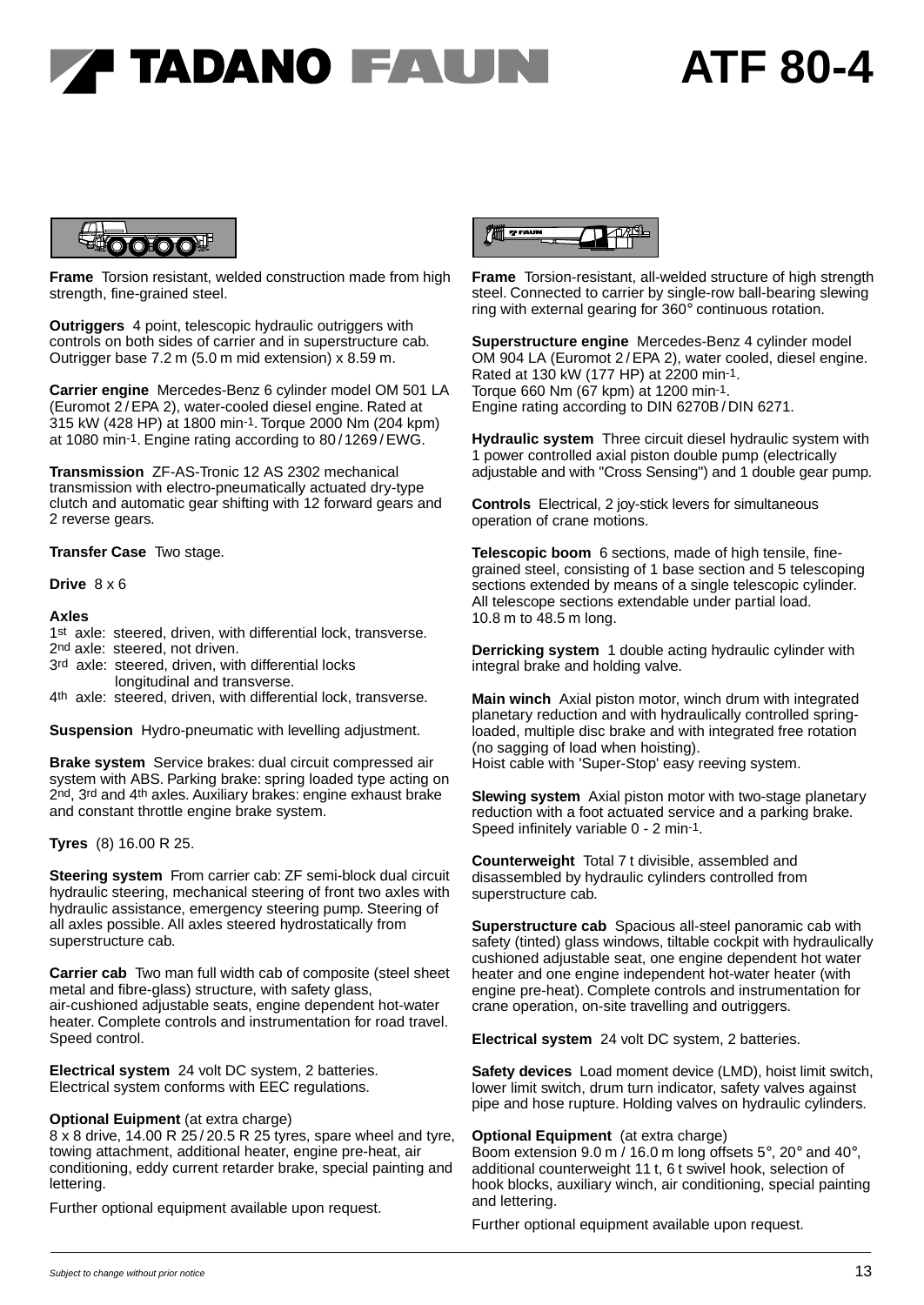### **ATF 80-4**



**Châssis** Construction mécano-soudée, en acier fin, résistante aux fléxions et aux torsions.

**Calage** Calage à 4 points, complètement hydraulique. Commande des stabilisateurs des deux côtés du châssis et de la cabine du grutier. Calage 7,2 m (aussi 5,0 m) x 8,59 m.

**Moteur** Mercedes Benz diesel de 6 cylindres, modèle OM 501 LA (Euromot 2 / EPA 2), refroidi par eau, de 315 kW (428 CV) à 1800 min-1. Couple: 2000 Nm (204 kpm) à 1080 min-1. Puissance selon 80/1269/EWG.

**Boîte de vitesse** Boîte mécanique ZF-AS-Tronic, modèle 12 AS 2302 avec embrayage électro-pneumatique et boîte automatique, 12 vitesses AV et 2 vitesses AR.

**Boîte de transfert** À 2 gammes.

### **Entraînement** 8 x 6

#### **Essieux**

- $1<sup>er</sup>$ er essieu: directeur, entraîné, blocage de différentiel Essieux<br>1<sup>er</sup> essieu: directeur, en<br>2<sup>ième</sup> essieu: directeur n
- 2 ième essieu: directeur, non entraîné.
- 3<sup>ième</sup> essieu: directeur, entraîné, blocage de différentiel 2ième essieu: directeur, non entraîné.<br>3<sup>ième</sup> essieu: directeur, entraîné, blocag<br>longitudinal et transversal.<br>4<sup>ième</sup> essieu: directeur, entraîné, blocag
- 4 ième essieu: directeur, entraîné, blocage de différentiel transversal.<br>
4<sup>ième</sup> essieu: directeur, e<br>
transversal.

**Suspension** Hydro-pneumatique, avec réglage de niveau.

**Freins** Système à air comprimé, à double circuit, avec système ABS. Frein de stationnement: avec accumulateurs à ressort agissant sur le 2ième, 3ième et 4ième essieu. Frein continu: Frein sur échappement avec étrangleur.

**Pneus** 8 x 16.00 R 25

**Direction** Semi-bloc à double circuit, marque ZF. Direction mécanique du 1<sup>er</sup> et 2<sup>ième</sup> essieu, à assistance hydraulique, avec pompe de direction auxiliaire. Direction de tous les essieux possible. Direction hydro-statique de tous les essieux depuis la cabine du grutier.

**Cabine** Cabine bi-place, construction en matière composite fibre de verre et acier. Vitrage en verre de sécurité, sièges à suspension pneumatique. Chauffage à eau chaude relié au moteur. Organes de contrôle et de commande pour la conduite. Régulateur de vitesse.

**Système électrique** 24 V courant continu, 2 battéries. Conforme aux normes CE.

**Equipement supplémentaire** (avec supplément de prix) Entraînement 8 x 8, pneus 14.00 R 25 / 20.5 R 25, roue de secours, attache-remorque, chauffage auxiliaire, préchauffage du moteur, climatisation, frein électrique, peinture spéciale et inscription.

Autres équipements supplémentaires sur demande.



**Plate forme** Construction mécano-soudée résistante à la torsion. Couronne d'orientation à billes à une rangée, à denture extérieure, permettant une rotation illimitée sur 360°.

**Moteur** Mercedes Benz diesel 4 cylindres, modèle OM 904 LA (Euromot 2 / EPA 2), refroidi par eau, de 130 kW (177 CV) à 2200 min-1. Couple: 660 Nm (67 kpm) à 1200 min-1. Puissance selon DIN 6270B / DIN 6271.

**Système hydraulique** Diesel-hydraulique à 3 circuits, 1 double pompe à pistons axiaux à régulation de puissance (à réglage électrique et cross-sensing) et 1 pompe à engrenages.

**Commande** 2 manipulateurs à commande en croix (4 sens), assistés électriquement.

**Flèche télescopique** 1 flèche de base et 5 éléments télescopiques en acier fin, 1 vérin telescopique, hydrauliquement télescopable avec charge partielle. Longueur 10,8 m à 48,5 m.

**Mécanisme de relevage** 1 vérin différentiel muni de clapet de freinage de descente.

**Mécanisme de levage** Moteur hydraulique, tambour de levage avec boîte planétaire incorporée, frein d'arrêt à disques multiples à ressort, libéré lors du levage. Câble de levage avec dispositif 'Super-Stop'.

**Orientation** Moteur hydraulique avec entraînement planétaire à 2 gammes. Frein de service actionné par l'intermédiaire d'une pédale et frein de stationnement. Vitesse de rotation 0 à 2 min-1 en continu.

**Contrepoids** Poids total 7 t divisible, commandé depuis la cabine du grutier.

**Cabine du grutier** Cabine de grue spacieuse,construction en matière combinée acier/ synthétique, avec vitrage de sécurité en verre teinté, siège réglable et amorti hydrauliquement, inclinable avec instruments de commande, chauffage à eau chaude dépendant et indépendant du moteur (avec préchauffage du moteur), éléments de commande et de contrôle pour travaux sur chantier, conduite et calage de la grue depuis la cabine du grutier.

**Système électrique** 24 V courant continu, 2 battéries.

**Dispositifs de sécurité** Limiteur de charge (CEC), interrupteur de fin de course de levage et de treuil, indicateur du nombre de tours, soupapes de sécurité contre ruptures des conduites et flexibles, clapets sur vérins hydraulique.

**Equipement supplémentaire** (avec supplément de prix) Fléchette 9,0 m / 16,0 m inclinable 5°, 20° et 40°, contrepoids additionnel de 11 t, 6 t elingues, sélection de moufles, 2ième treuil de levage, climatisation, peinture spéciale et inscription.

Autres équipements supplémentaires sur demande.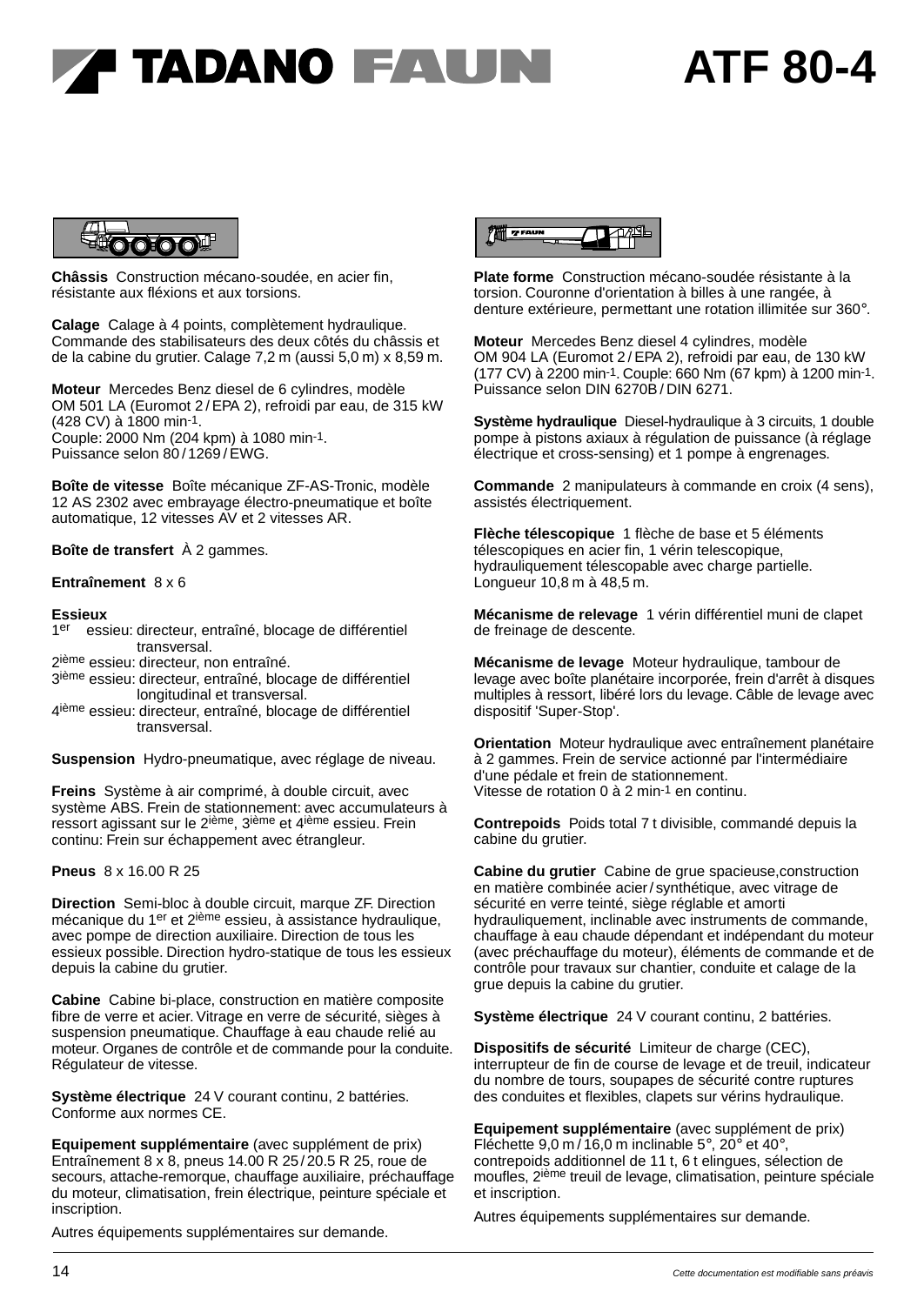### **ATF 80-4**



**Chasis portante** Construcción de acero de alta resistencia soldado, resistente a la torsion y a la flexión.

**Estabilizadores** Estabilizadores hidráulicos de 4 puntos. Posibilidad de manejo desde ambos lados del chasis portante y desde la cabina de la grúa. Extensión de los estabilizadores: 7,2 m (y 5,0 m) x 8,59 m.

**Motor** Mercedes Benz modelo OM 501 LA (Euromot 2/EPA 2), 6 cilindros, diesel, refrigerado por agua. Nominal 315 kW (428 HP) a 1800 min-1. Par 2000 Nm (204 kpm) a 1080 min-1. Potencia del motor según 80/1269/EWG.

**Transmisión** Transmisión mecánica ZF tipo AS-Tronic modelo 12 AS 2302, con 12 marchas adelante y dos marchas atrás, controladas electro - neumaticamente con embrage en seco.

**Transmisión** Caja de distribution de dos escalones.

#### **Tracción** 8 x 6

### **Ejes**

- 1<sup>º</sup> eje: de dirección, accionado, con bloqueo diferencial<br>transversal.
- 2º eje: de dirección, no accionado.
- 3 <sup>o</sup> eje: de dirección, accionado, con bloqueo diferencial longitudinal y transversal.
- 4 <sup>o</sup> eje: de dirección, accionado, con bloqueo diferencial transversal.

**Suspensión** Suspensión hidroneumática con regulación de nivel.

**Sistemas de frenos** Accionamiento neumático de doble circuito con sistema anti bloqueo ABS.

Freno de estacionamiento del tipo muelles cargados, liberados por aire, sobre los ejes  $2^0$ ,  $3^0$  y  $4^0$ . Freno continuo: sistema estrangulador constante y freno tipo estrangulación sobre el escape del motor diesel.

**Neumáticos** 8 x 16.00 R 25

**Dirección** Hidráulica ZF semibloqueo de doble circuito. Giro mecánico sobre los ejes 1º y 2º, asistido hidráulicamente. Bomba hidráulica de emergencia accionada por la transmisión. Dirección de todos los ejes posible. Desde la cabina de la superestructura: dirección hidro-estática de ambos ejes.

**Cabina** Cabina para dos personas, en construcción de acero y fibra de vidrio. Cristales de seguridad, asiento con suspensión neumática, calefacción por agua caliente del motor. Elementos de control e instrumentos para circulación por carretera. Regulador de velocidad.

**Sistema eléctrico** Sistema de 24 V c.c. con 2 baterias. El sistema eléctrico cumple la normativa CEE.

**Equipo adicional** (con suplemento de precio) Tracción 8 x 8, neumáticos 14.00 R 25 / 20.5 R 25, rueda de repuesto, embrague de remolque, calefacción adicional, precalefacción del motor, climatisación, freno eléctrico, pintura especial e inscripción.

Otros equipos adicionales bajo demanda.



**Superestructura** Construida en aceros soldados, resistente a la torsión. Corona de giro con rodamiento de una fila de bolas con dientes externos para giro continuo de 360°.

**Motor** Mercedes Benz modelo OM 904 LA (Euromot 2/EPA 2), 4 cilindros, diesel, refrigerado por agua. Nominal 130 kW (177 HP) a 2200 min-1. Par 660 Nm (67 kpm) a 1200 min-1. Potencia del motor según DIN 6270B / DIN 6271.

**Sistema hidráulico** Sistema hidráulico de 3 circuitos, 1 bomba doble de pistones axiales de caudal variable (regulable eléctricamente) y una bomba de engrenajes.

**Mandos** 2 palancas de control de tipo joy-stick para movimientos simultáneos de la grúa (4 direcciones), assistidos eléctricamente.

**Pluma telescópica** 6 secciones, un tramo base y 5 telescópicos de acero de alta resistenca soldado, 1 cilindro hydráulico, los tramos se pueden telescopar hidráulicamente bajo carga. Longitud de 10.8 m a 48,5 m.

**Elevación de pluma** Mediante un cilindro hidráulico de doble efecto con válvula de retención integrada.

**Cabrestante principal** Motor hidráulico de pistones axiales. Tambor del cabrestante con reducción planetaria y frenos de disco múltiples accionado, con sistema libre de elevación. Cable de elevación con sistema de enhebrado fácil y 'Super-Stop'.

**Sistema de giro** Motor hidráulico de pistones axiales con reducción planetária de dos etapas. Freno de servicio controlado por pedal y freno de estacionamiento. Velocidad de giro gradual de 0 a 2 min-1.

**Contrapeso** Peso total de 7 t divisible, accionado desde la cabina de la grúa.

**Cabina de la grúa** Cabina espaciosa y confortable, en construcción de acero y fibra de vidrio, con cristales coloreados de seguridad. Asiento del operador regulable amortiguado hidráulicamente, inclinable junto con los instrumentos y mandos, calefacción por agua caliente dependiente y independiente del motor (con precalefacción del motor). Controles, instrumentos y mandos de conducción para la operación de la grúa y para el desplazamiento en obra. Mandos para nivelación y extensión de los estabilizadores.

**Sistema eléctrico** Sistema de 24 V c.c. con 2 baterias.

**Medidas de seguridad** Limitación del momento de carga (LMC), interruptor de final de elevación, interruptor de 3 últimas vueltas en cabrestante, indicador de bajada o subida del cable del cabrestante, válvulas de seguridad para rotura de tubos y latiguillos. Válvulas de retencón en los cilindros hidráulicos.

**Equipo adicional** (con suplemento de precio) Plumín de 9,0 m / 16,0 m acodable 5°, 20° y 40°, contrapeso suplementário de 11 t, gancho de bola de 6 t, selección de ganchos, 2º cabrestante, climatisación, pintura especial e inscripción.

Otros equipos adicionales bajo demanda.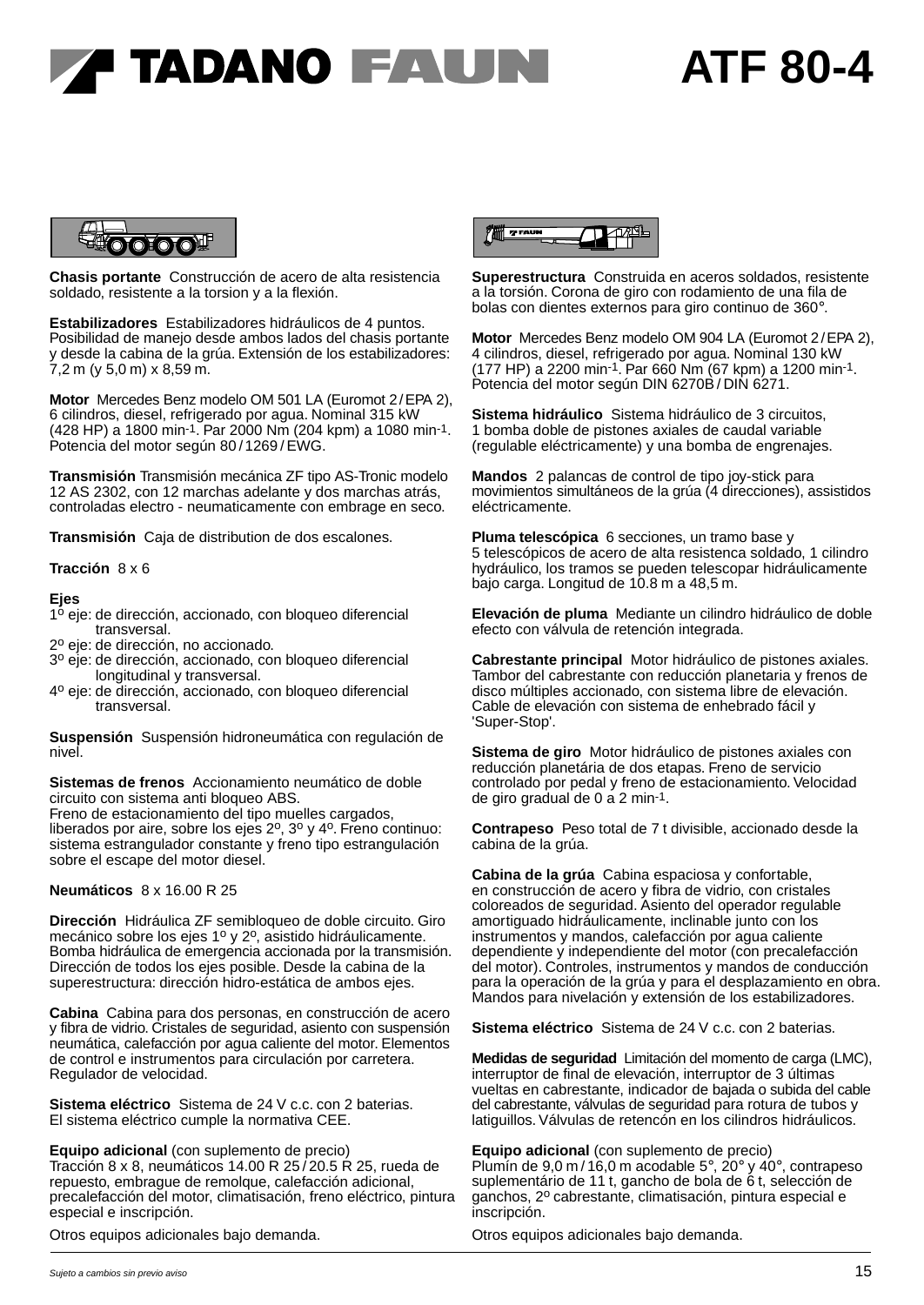## **ATF 80-4**

### Symbolerklärung Symbols Glossaire des symboles Glosario de simbolos